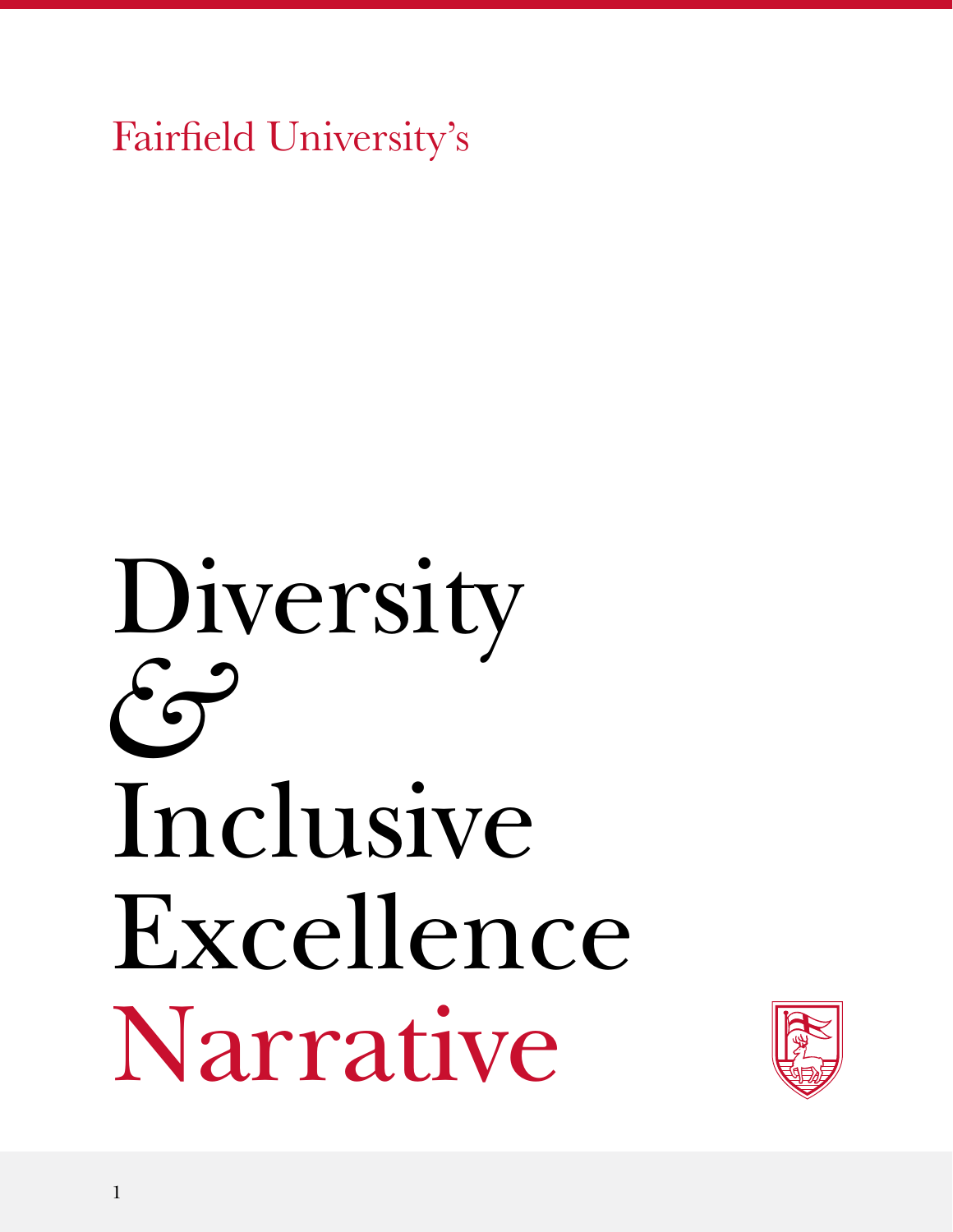

## President Mark R. Nemec

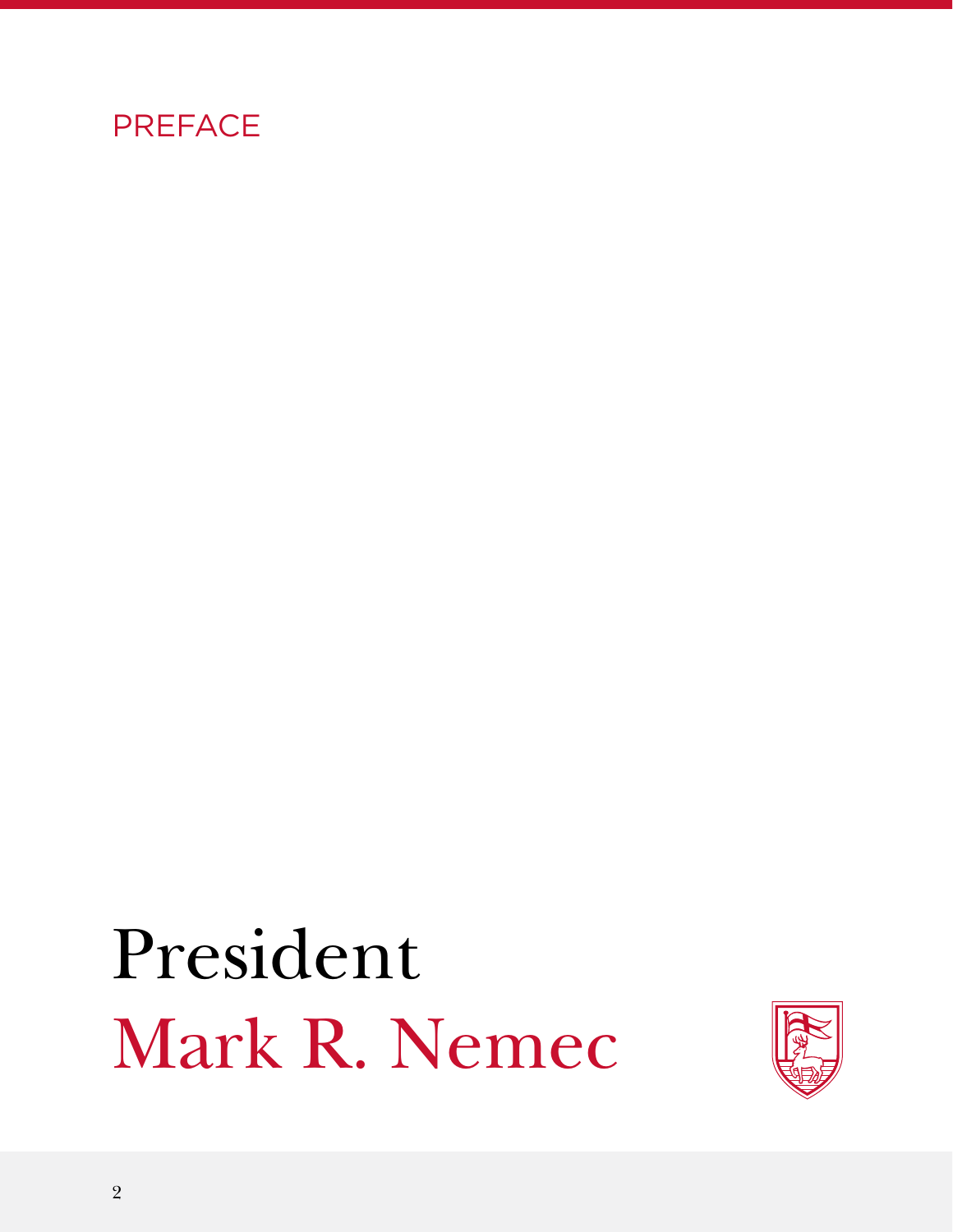As a Jesuit, Catholic university, Fairfield is dedicated to diversity and inclusion; to radical hospitality in service of racial, social, and economic justice. As a Jesuit, Catholic university, we are dedicated, as our motto states, *Per Fidem ad Plenam Veritatem:* through faith to the fullness of truth.

To pursue these dedicated efforts with *magis* (excellence in all things); our work must always be characterized:

- 1. by an unceasing spirit of inquiry  $-$  the embrace of faith and reason;
- 2. by an authentic humility  $-$  the recognition that no one of us, no one scholarly approach has a singular hold on the truth; and,
- 3. by a generosity of spirit  $-$  a recognition of the dignity of every individual and an assumption of goodwill in others.

As a university and scholarly community founded upon and fully embracing of the classical liberal academic tradition, our work is focused on the formation of individuals, as John Henry Newman summarized in *The Idea of the University*, published in 1858:

"A university training is the great ordinary means to a great but ordinary end; it aims at raising the intellectual tone of society…It is the education which gives a person a clear conscious view of his own opinions and judgments, a truth in developing them, an eloquence in expressing them and a force in urging them."

And as the seminal Land O' Lakes statement on the nature of the contemporary Catholic university echoed over one hundred years later, our work must be grounded in a community of boundless inquiry and open discourse:

 "…the intellectual campus of a Catholic university has no boundaries and no barriers. It draws knowledge and understanding from all the traditions of [human]kind; it explores the insights and achievements of the great [persons] of every age; it looks to the current frontiers of advancing knowledge and brings all the results to bear relevantly on one's life today. The whole world of knowledge and ideas must be open to the student; there must be no outlawed books or subjects. Thus, the student will be able to develop his [or her] own capabilities and to fulfill himself [or herself] by using the intellectual resources presented to him [or her]."

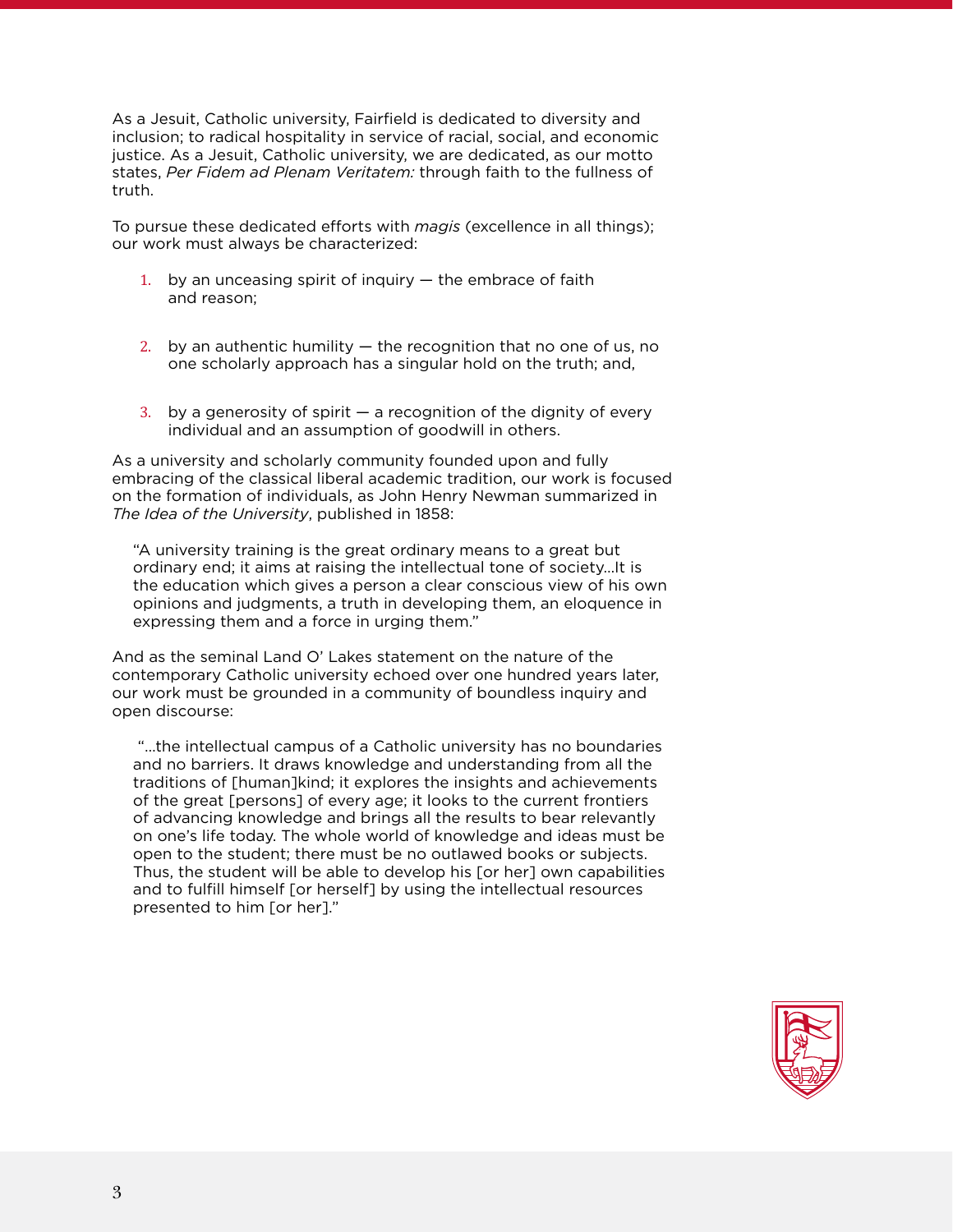Grounded in these three sentiments of inquiry, humility, and the dignity of every individual, we offer this narrative both as:

- a. an exercise in common reflection, keeping in mind the words of James Baldwin: "Not everything that is faced can be changed, but nothing can be changed until it is faced," and,
- b. as an instrument for aspiration, responsive to the call of Rev. Arturo Sosa, S.J., Superior General of the Society of Jesus, in the most recent Apostolic preferences for works of the Society to accompany our youth toward a hope-filled future.

In this, an Ignatian Year (May 2021-July 31, 2022), we offer this narrative to further our work as "contemplatives in action" as well as to enhance activities well underway. Our commitment to radical hospitality in service of racial, social, and economic justice is instantiated in many initiatives, but perhaps most notably in our ongoing effort to advance access and affordability, and with a recognition that our goal is not simply to recruit a broader community of students, but rather to recruit, retain, graduate, place, and engage a community of students — with the support of faculty and staff — that is reflective of the rich tapestry of humankind and that celebrates the dignity of every individual. AMDG. All for the Greater Glory of God.

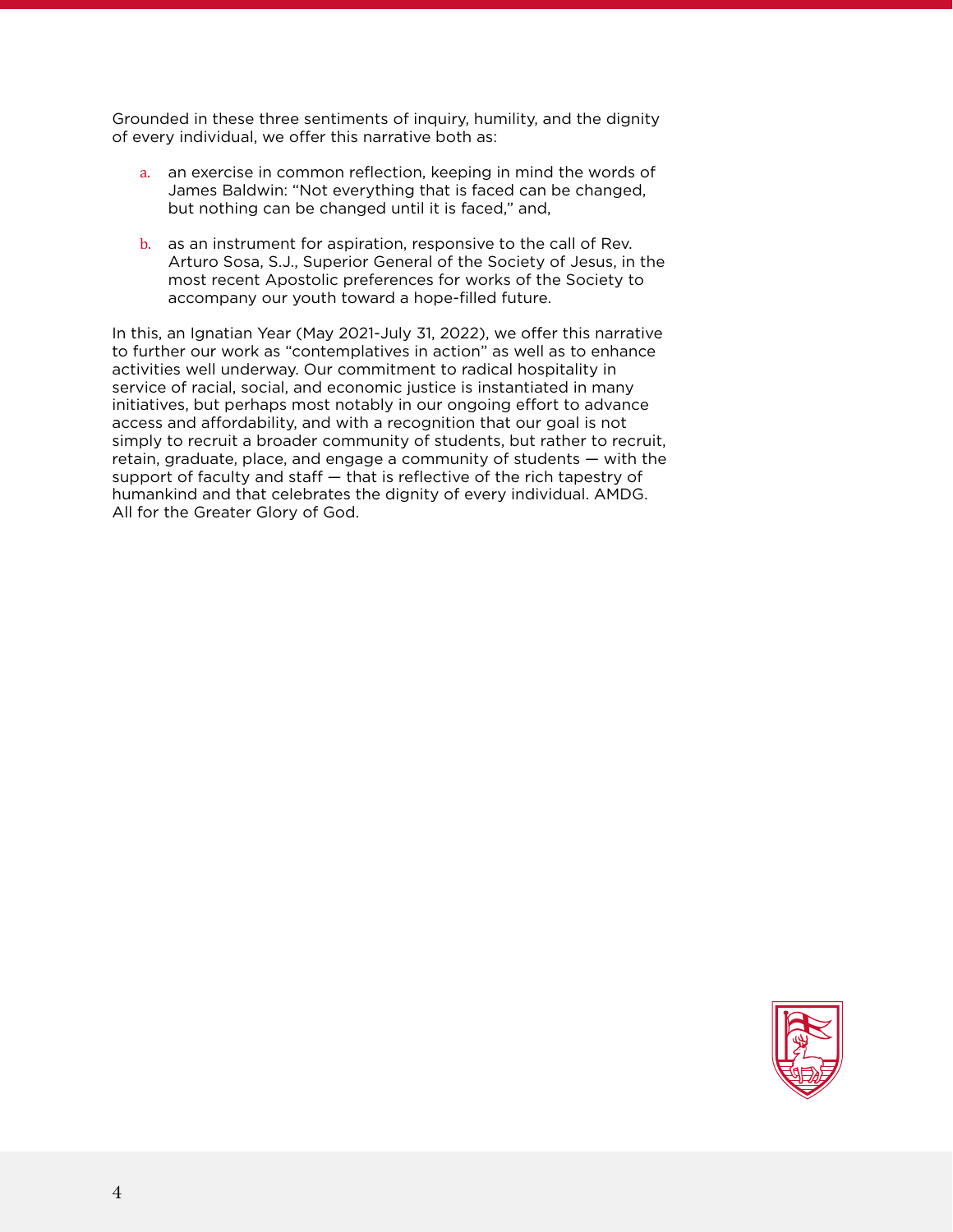INTRODUCTION

## Radical Hospitality

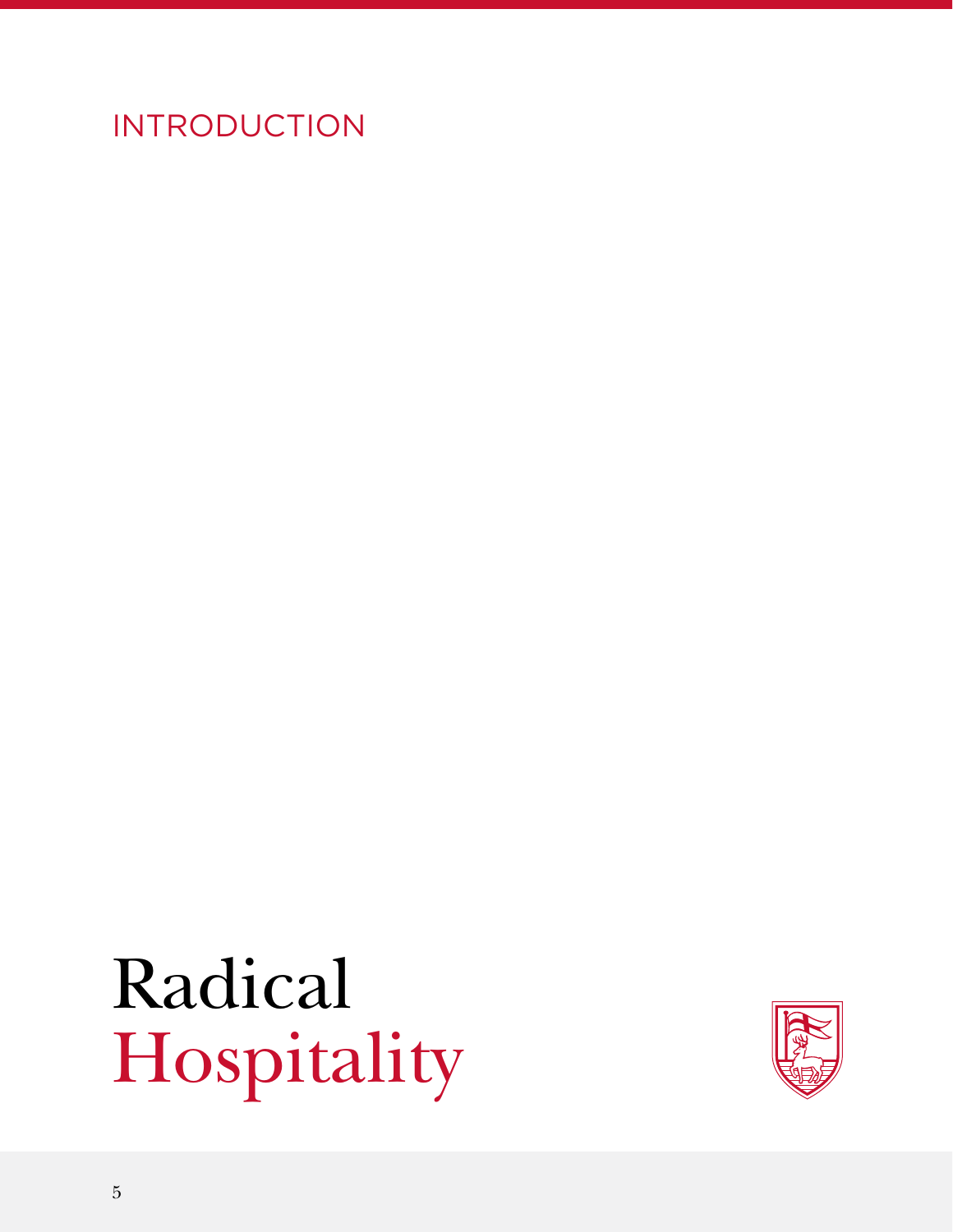This narrative on Fairfield's ongoing commitment to diversity and inclusive excellence emerges from a process of campuswide engagement, which included a leadership survey, Board of Trustees presentations, and listening sessions with community members across campus. [The Presidential Working Group on Inclusive Excellence](https://www.fairfield.edu/about-fairfield/mission-values-history/diversity-and-inclusive-excellence/index.html) — charged by President Mark R. Nemec, PhD, in 2018 "to advance the Jesuit Catholic commitment of Fairfield University to creating and supporting radical hospitality for and with diverse others in our teaching, learning, scholarship, and service" — drove this process. The Presidential Working Group coordinates our University-wide diversity and inclusive excellence efforts. Fifteen administrative, faculty, and student leaders constitute the working group, co-chaired by Vice Provost Jocelyn Boryczka, PhD, and Vice President Karen Donoghue '03, who collaborate through three project teams to promote recruitment and retention of diverse students, faculty, and staff, and to cultivate a vibrant campus community. The Presidential Working Group builds on the President's Institutional Diversity Council, established by then-President Jeffrey von Arx, S.J., in 2005, taking a less advisory and more action-oriented, outcomes-focused approach.

This narrative captures institutional anticipation of, and responses to, historical and cultural shifts as they have evolved and emerged over time — from World War II to the Civil Rights era, up to and including our contemporary moment. Regardless of changing times, the Jesuit Catholic values, as expressed in our [Mission, Values, and History](https://www.fairfield.edu/about-fairfield/mission-values-history/index.html), with its emphasis on social justice and openness to diversity, has informed how the University has adapted over time. This openness to evolution and institutional conversion expresses the more than 500-year-old mission in education established by St. Ignatius of Loyola — a tradition and obligation to mission that will continue to guide Fairfield University into the future.

Our [Diversity and Inclusive Excellence Mission Statement](https://www.fairfield.edu/about/mission-values-history/diversity-and-inclusive-excellence/index.html) grounds Fairfield University's approach to advancing these values and, as such, this narrative. Four pillars support our overarching approach. Inclusive excellence, the first pillar, anchors our academic mission to educate through the broadest possible range of dynamic ideas, perspectives, peoples, and identities necessary, to prepare our students to meet an ever-changing world. Second, a diverse community conveys our commitment to bringing together a community of learners from different social, economic, racial, cultural, national, and religious backgrounds. The third pillar is global engagement that attends to developing students as global citizens at home in the diverse cultures of the world.

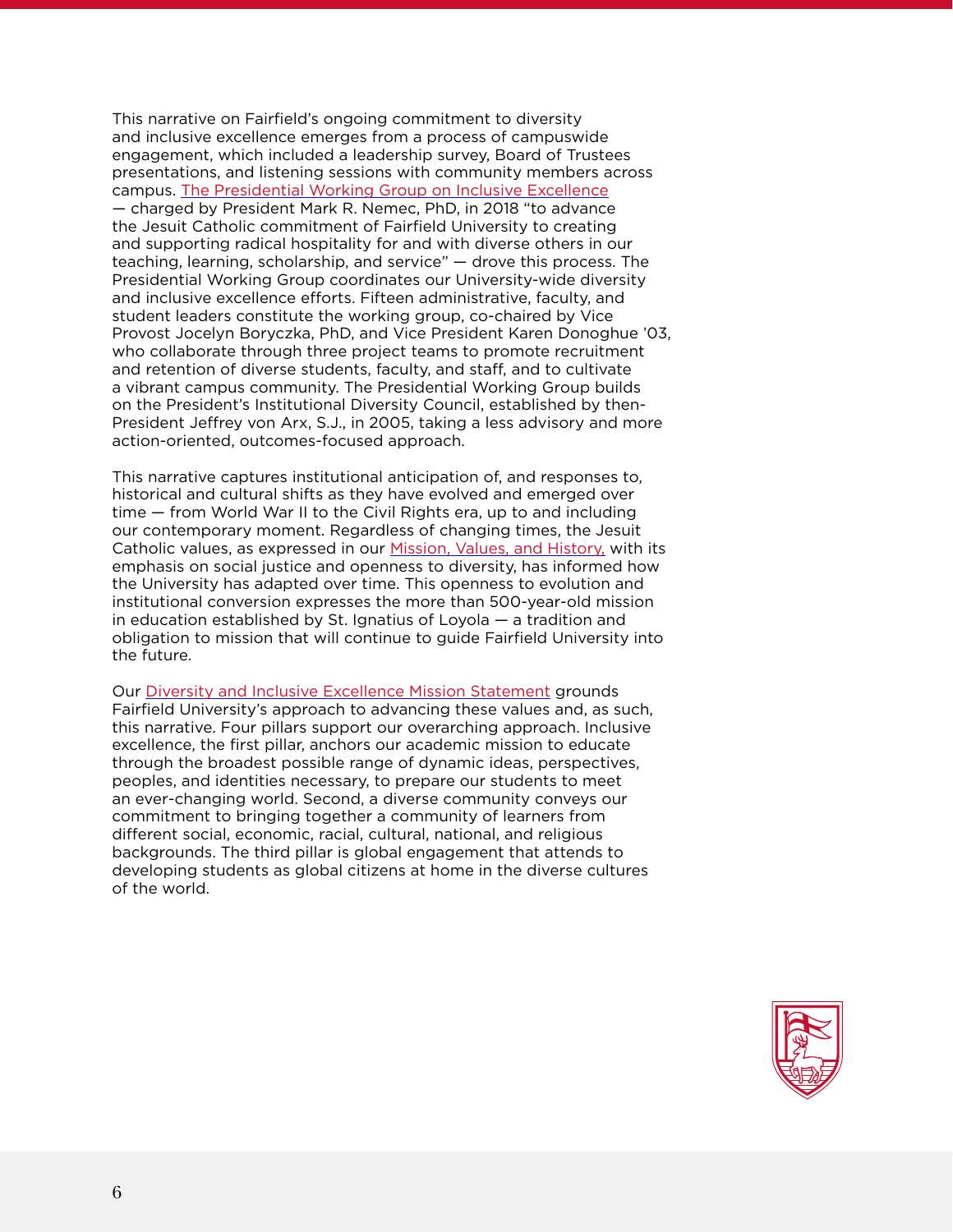Radical hospitality, the fourth pillar, involves the practice of equally welcoming, and being welcomed by, one another with keen attention to those on the margins of society, in keeping with the apostolic preferences of the Society of Jesus. Remembering, welcoming, and belonging make up the three sequential steps in radical hospitality and frame each of the following chapters: *Remembering* calls us to look back to our historical and traditional roots. *Welcoming* involves reflecting on the past, and moving from this reflection toward understanding, and accountability for how well we, as a University, include diverse peoples in our present context. *Belonging* looks forward by responding to current strengths of, and limits to, our ongoing efforts toward cultivating a culture of inclusiveness founded on a respect for the richness of diversities that constitute our community.

*The magis*, which former Superior General of the Society of Jesus, Rev. Pedro Arrupe, S.J., defined as an approach that "continually seeks a more effective manner of service," and a principle of discernment by which one seeks "the greatest possible service to God," acts as the narrative's guiding point of reflection and culmination, simultaneously inviting us into a continuous new beginning. The spark of imagination animating *the magis* prompts us to gather more evidence and think more deeply in order to push the boundaries of what we know. As an academic institution committed to pursuing excellence, Fairfield University engages our students in pursuing *the magis* in their own work, study, and lives. *The magis* acts as our community's point of ultimate reference as we straddle the space between where we are and where we want to be, as we work toward a better future.

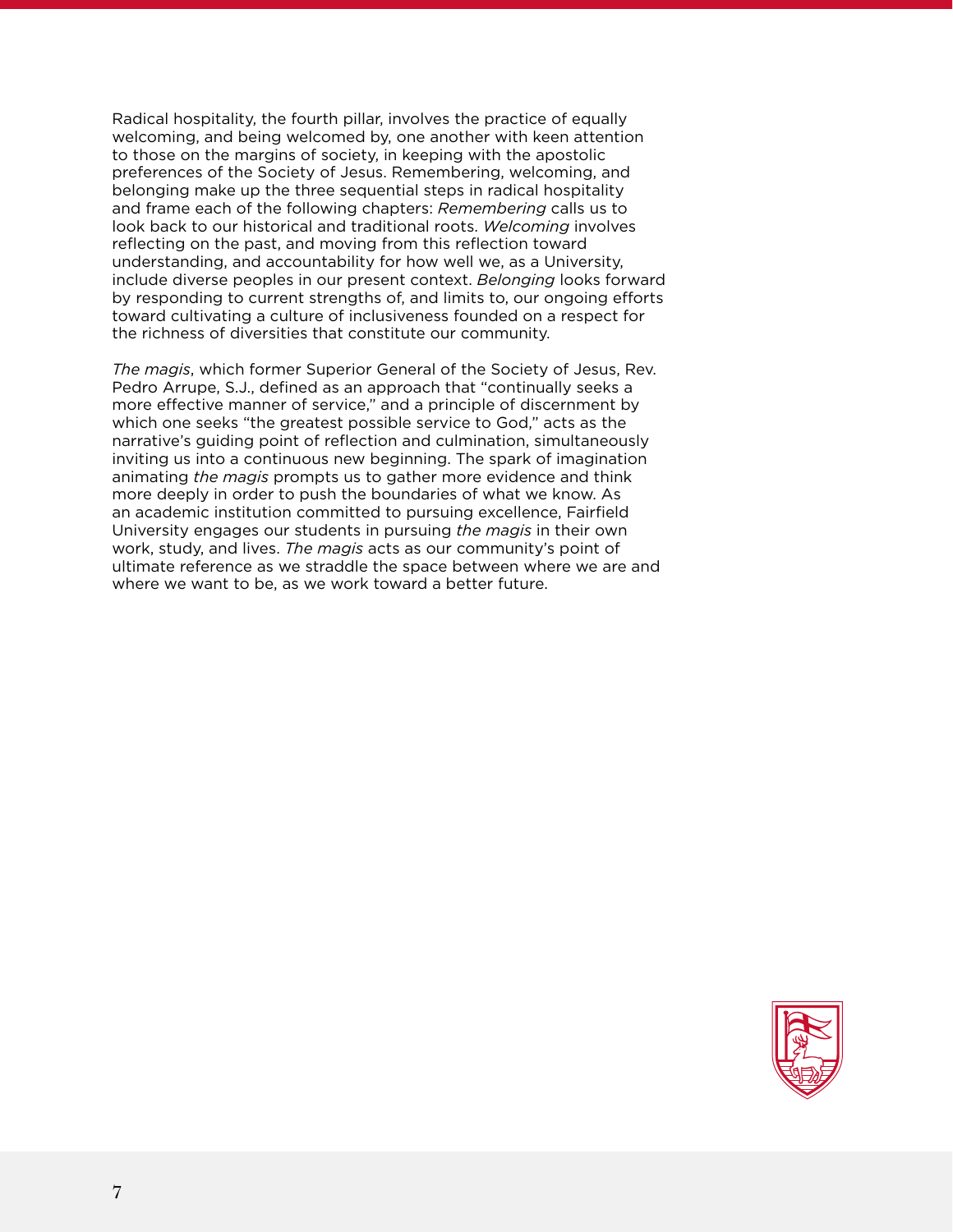### CHAPTER ONE

### Where We Have Been — Remembering

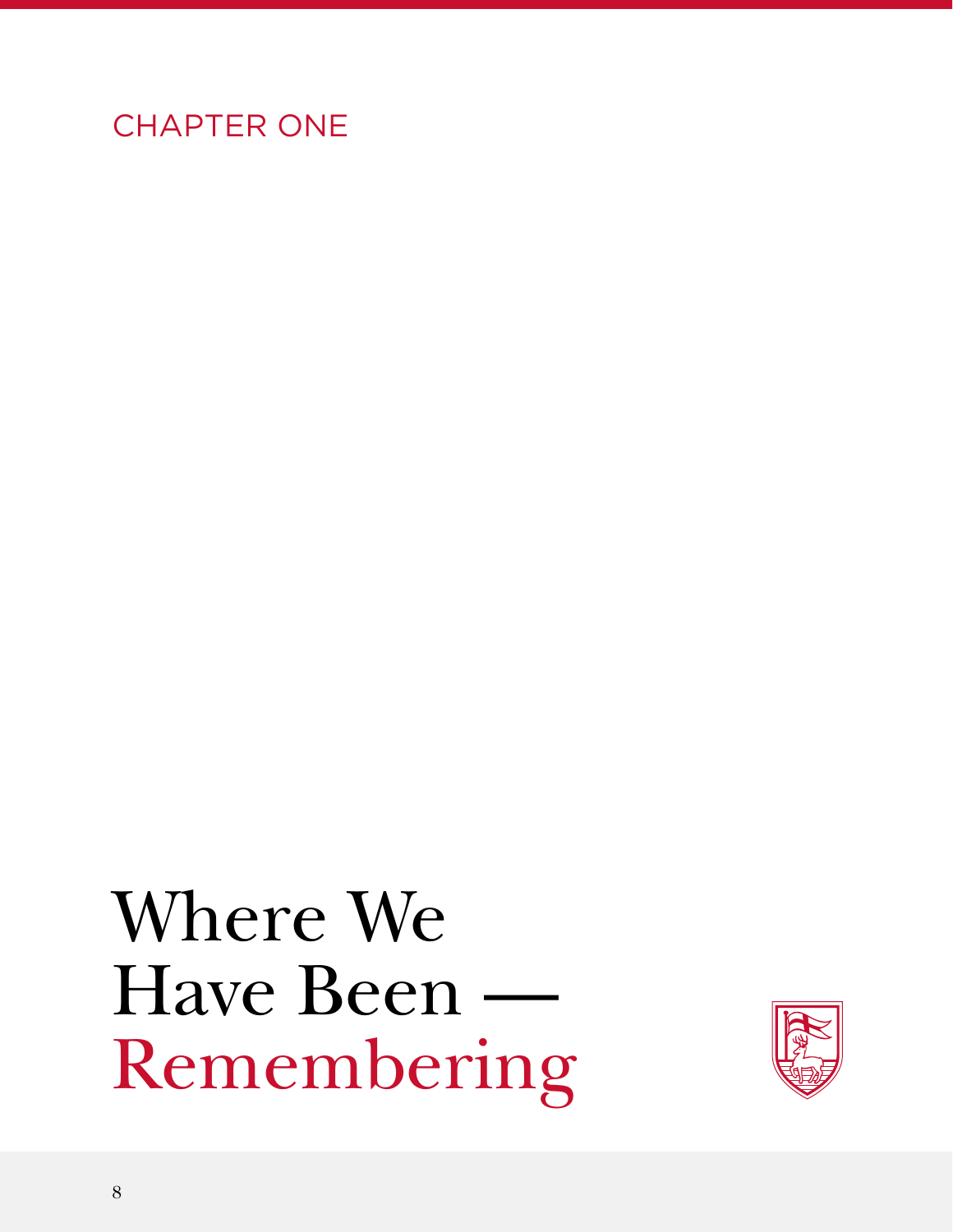Fairfield, as a Jesuit Catholic university, belongs within a 500-year continuum of Jesuit educational and spiritual traditions meant to transform individuals by unlocking their full potential so that they can repair certain fissures in our world. We draw on a tradition beginning in 1548 with the founding of St. Ignatius College in Messina, Italy, which reflects how the Society began to adopt education as an avenue of mission. Pedro de Ribadeneira, S.J., explained the purpose of Jesuit schools as *institutio pueroum, reformatio mundi*, meaning "the proper education of our youth will mean improvement of our world." The Society, by 1560, recognized schools as their primary mission. By 1773, the Jesuits had established more than 800 academic institutions to create the largest international educational network that the world had ever seen.

Fairfield University joined this network as the all-male, predominately white and Catholic, Fairfield College and Preparatory School in 1942, while World War II ravaged the globe. This moment of origin locates our institution within Catholic education's long tradition in the United States. Catholic immigrants in the 19th century were among those who became targets of discrimination. This is the era of the Chinese Exclusion Act, signs for "No Irish Need Apply," discrimination against Italian Americans, and the rise of the Ku Klux Klan. Nativism, racism, and class struggles subjected many new Americans to serious, often life-threatening challenges. Partially in response to such discrimination, immigrants banded together in their churches, and through aid societies and fraternal organizations. These institutions wove together a societal web to serve and protect vulnerable communities by opening hospitals and orphanages. They also built high schools, colleges, and universities to advance Catholics through an education that would make them leaders who would strengthen their communities, nation, and faith.

The Jesuits identified Fairfield as home to Fairfield University since Connecticut was then one of the nation's most diverse states. Second generation immigrants clustered in urban centers such as the neighboring city of Bridgeport. This industrial hub bustled with workers who assembled small appliances at General Electric, manufactured munitions at Remington Arms, built sewing machines at Singer Manufacturing, and produced corsets at the Crown Corset Company. The founding Jesuits anticipated that this population would ultimately need to be served by a university.

Opening in 1947, Fairfield University offered educational opportunities for first-generation immigrant men and returning veterans. Colleges and universities at that time generally remained closed to women. A closer look at the first four years from 1947-51, ending with the year that Fairfield graduated its pioneer class, reveals a more diverse plotline. Women started taking summer classes and undergraduate courses for nurses in 1949, and joined the Graduate Department of Education in 1950. Thomas MacCalla, Fairfield's first student of color, graduated with a bachelor's degree in social science education in 1951. That year, "The Credo of Fairfield University," stating that "we are vigorously opposed to all forms of 'racism' — persecution or intolerance because of race," was issued. These events preview the major societal changes of the 1960s and '70s that transformed American society, including its educational institutions such as Fairfield University.

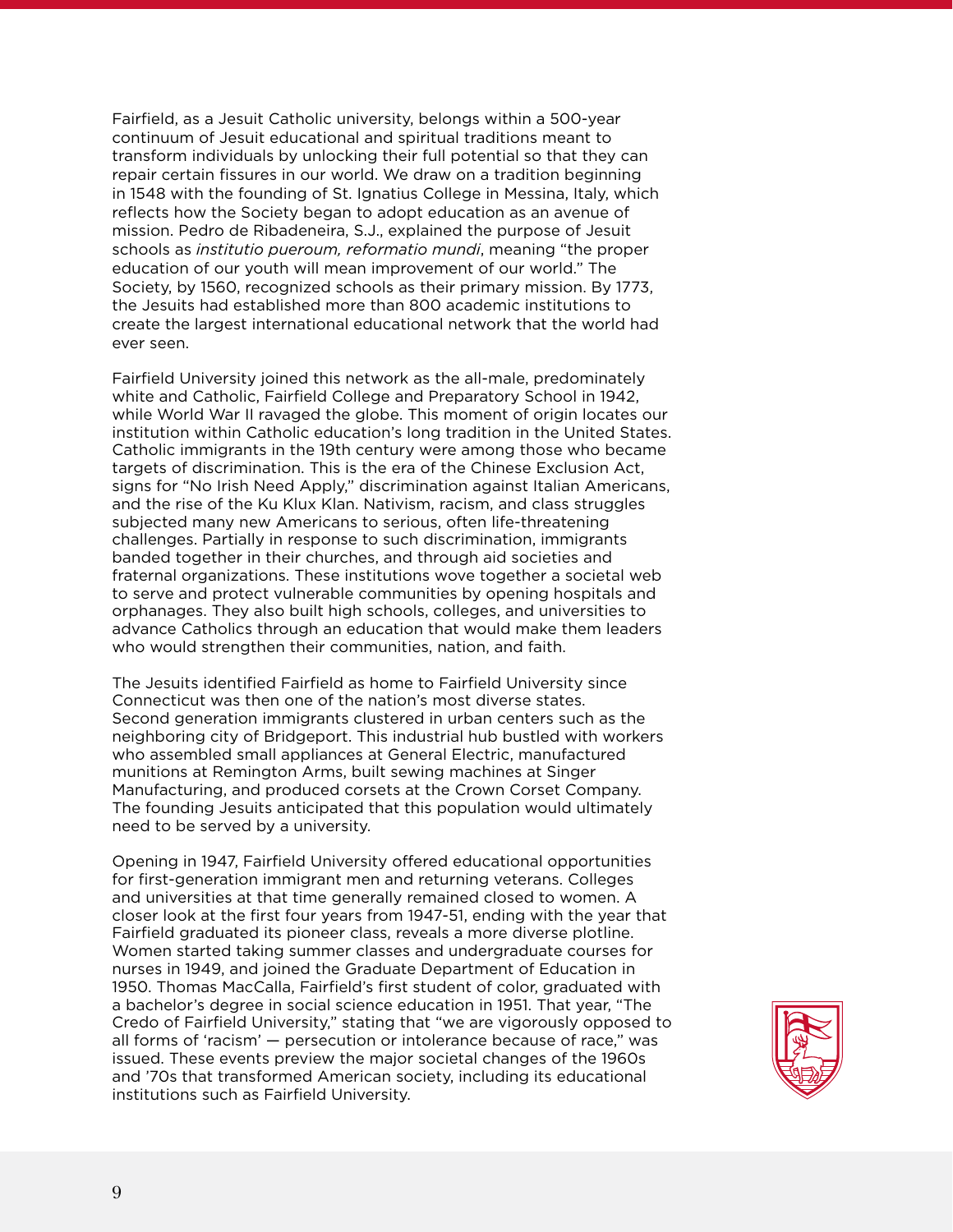Tectonic shifts also occurred in the Catholic Church. Vatican II (1962- 65) and the Society of Jesus, through the Jesuit General Congregation 32 (1973-75), brought a critical recommitment to Catholic social teaching that altered how campuses such as Fairfield responded to the era's push for inclusion by marginalized groups. During this time, Catholic universities and colleges gained greater independence from the Catholic Church which moved them away from the constraints of Catholic theology to secure the diversity of ideas aligned with academic freedom. Fairfield University directly joined this national shift as a litigant in the *Tilton v. Richardson* 1971 Supreme Court case which established that a college or university's religious affiliation did not interfere with its secular educational functions. In 1967, 26 male priests and educators went to Land O' Lakes, Wisconsin, to reignite the spark of Vatican II in America's Catholic universities. Their Land O' Lakes report declared true autonomy and academic freedom as essential to the survival of Catholic universities that required open education with no forbidden books, attention to pressing social issues, and religious leaders sharing responsibilities with laypeople. University corporations then began assuming ownership of Catholic universities, which established independent boards of trustees with sponsoring orders and laypeople represented. Fairfield became separately incorporated in 1974, marking a decline of ecclesiastical control over University life. In 1975, the Jesuits recognized that their indifference to the vulnerable and marginalized "is leading, to division rather than union, to alienation rather than communication, to oppression and domination rather than to a greater respect for the rights of individuals or of groups." Against this backdrop and that of the era's civil rights movements, Fairfield encountered the historical struggle for the dignity of diverse peoples in our nation. Certain significant moments, focused on religion, race, and gender, open a window onto our recent past:

April 14, 1965, introduced Fairfield University to the era of protest for civil rights and against the Vietnam War, movements which included an expressed desire by some for greater religious freedom of expression. Early in the morning on April 14, a never-identified group of students entered the Canisius Library. They set free 100 volumes from a caged area holding about 700 books that the Catholic Church deemed "harmful to the faith and morals of the faithful." Months later, Vatican II ended this *Index Librorum Prohibitorum* and, at Fairfield, the library's cage. Reflecting a commitment to religious freedom, Fairfield University celebrated the inauguration of Professor Ellen Umansky, PhD, as the Carl and Dorothy Bennett Chair in Judaic Studies on October 18, 1994, a position with the express purpose to share knowledge of the Jewish faith and culture. In February 2010, KADIMA, the Jewish student organization, and the Muslim Student Association co-sponsored their first event, "Stand Up for [Peace,"](https://www.fairfield.edu/news/press-releases/2010/february/fairfield-universitys-muslim-student-association-and-kadima-the-jewish-students-organization-will-cosponsor-first-event-together.html) a comedy show featuring Jewish American comic Scott Blakeman and Palestinian American comic Dean Obeidallah. Later that year on November 19, Imam Amjad Tarsin offered the first Muslim prayer, the Jumu'ah, on campus. Campus Ministry appointed Jewish, Muslim, and Protestant chaplains to serve the community in 2010. The [Islamic World Studies Program](https://www.fairfield.edu/undergraduate/academics/schools-and-colleges/college-of-arts-and-sciences/programs/islamic-world-studies/index.html), currently directed by Professor Martin Nguyen, PhD, became a minor in 2016 to introduce students to aspects of Muslim societies and Islamic civilization's artistic, literary, and cultural

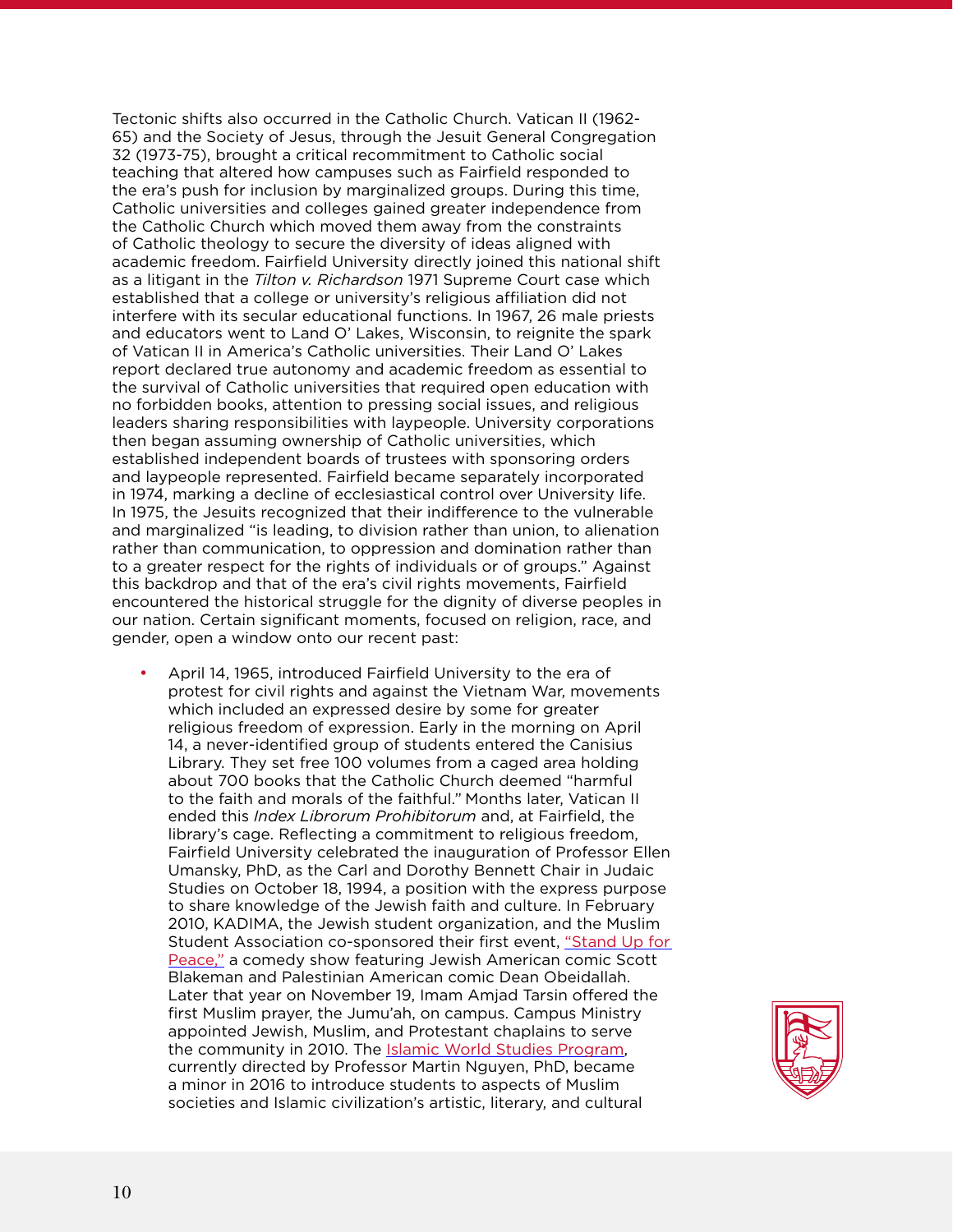achievements. Embracing diverse faith traditions continues to animate Fairfield's commitment to the religious freedom of its community.

1968-69, amid an intense period of the Civil Rights movement, marks a point when student activism began to generate significant institutional change related to diversity, much of which specifically focused on Black students, faculty, and staff. History professor emeritus Walter J. Petry Jr., PhD, joined Fairfield in 1957 as its first faculty member of color and became a leading voice for civil rights on campus. Art Crawford '61 became the first African American to play varsity basketball at Fairfield and later became the first African American branch manager at Xerox. In November 1969, Black students presented a list of six demands that included increasing Black student enrollment, hiring Black professors in all departments, and establishing a holiday to celebrate a great Black leader, to then-President Rev. William C. McInnes, S.J., who did not respond. Black students then occupied Xavier Hall until they reached a "Statement of Agreement" with President McInnes. The Black Liaison Associated Council (BLAC) formed in 1969 to improve Black and white student relations at Fairfield, and Perry Kirk became the first advisor to minority students. Larri Mazon joined Fairfield in 1983 as counselor to minority students, later becoming the director of the Office of Minority Relations in 1988, the precursor to today's [Office of Student Diversity and Multicultural Affairs](https://www.fairfield.edu/undergraduate/student-life-and-services/student-diversity/) (SDMA) currently directed by Pejay Lucky. The [Black Studies](https://www.fairfield.edu/undergraduate/academics/schools-and-colleges/college-of-arts-and-sciences/programs/black-studies/index.html) Program, established in 1994 and currently directed by Shannon King, PhD, is "devoted to scholarship on the histories, political and cultural movements, institution-building, and identities of people of African ancestry." Ed Cooley became Fairfield's first Black head coach, assuming leadership of the basketball program in April 2006. In 2015, Anif McDonald '16 became the first Black student elected Fairfield University Student Association (FUSA) president. The Black Student Union formed in 2016, building on the legacy of UMOJA, Kiswahili for "unity," Fairfield's African American student association that formed in 1979.

Such student activism on campus catalyzed meaningful change to advance racial and social justice and inspired other diverse groups to do the same. The Latin American & Caribbean Studies [Program,](https://www.fairfield.edu/undergraduate/academics/schools-and-colleges/college-of-arts-and-sciences/programs/latin-american-and-caribbean-studies/index.html) now co-directed by Jennifer Adair, PhD, and Lucrecia Garcia-Iommi, PhD, began to offer its minor in 1980. Students organized the Latinx Student Union and SALSA (Spanish American Latinx Student Association). Edwin Muniz '11 was elected the first Hispanic FUSA president in March 2010. Fairfield joined the national dialogue about immigration reform in 2009. The now-Center for Social Impact's [Strangers as Neighbors](https://www.fairfield.edu/news/press-releases/2016/january/strangers-as-neighbors-how-religious-dialogue-can-help-reframe-the-issue-of-immigration.html) project hosted focus groups, issued a white paper on how religious dialogue can help to reframe the political discourse on immigration, and created the Strangers as Neighbors Toolkit: [One Parish One Community](https://www.fairfield.edu/media/fairfielduniversitywebsite/documents/academic/cfpl_strangersasneighbors_toolkit_2016.pdf) in 2013 for engaging United States Catholic Congregations in difficult dialogues.

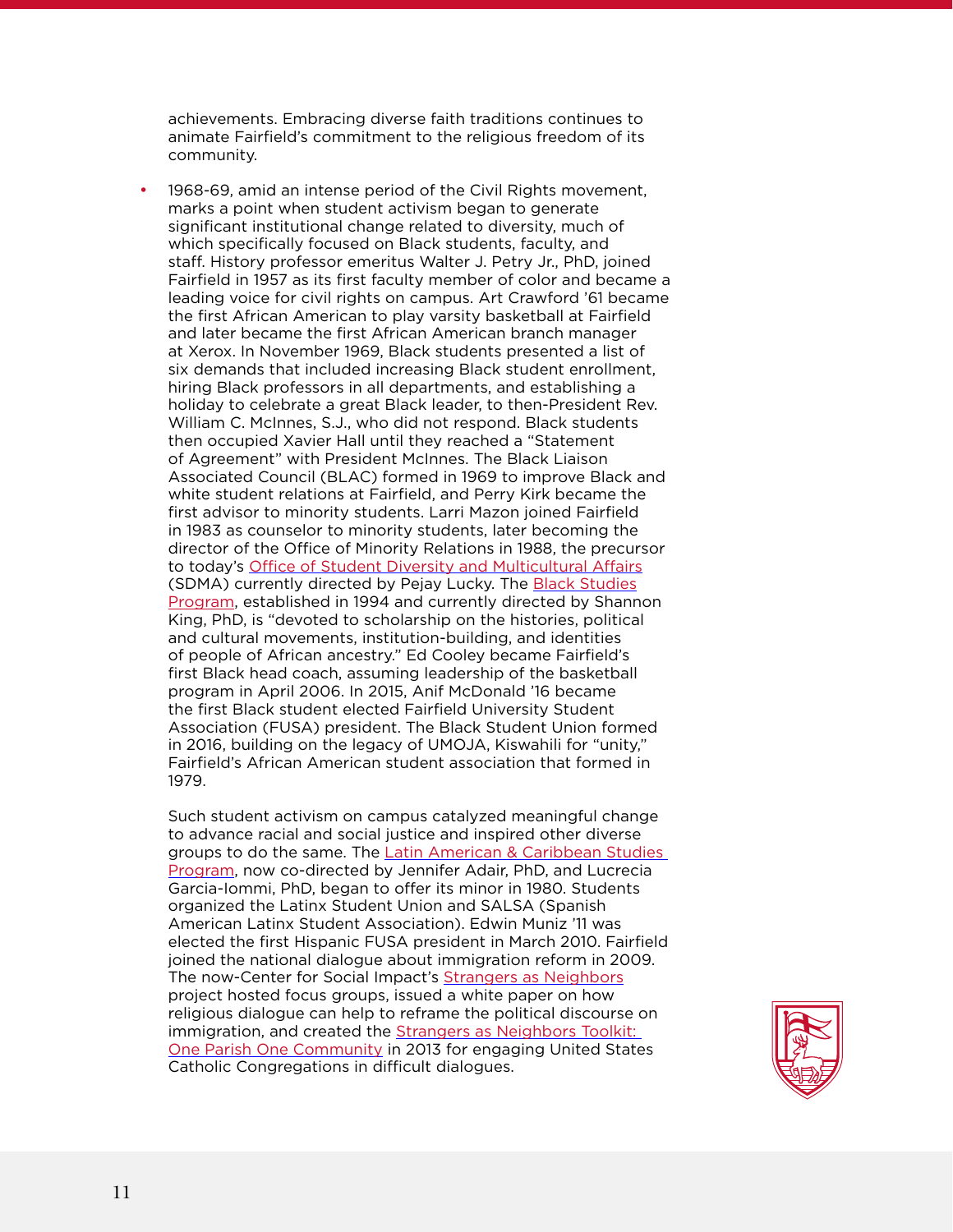Vatican II's pronouncement in the mid-1960s that women have as equal a right to education as men led to six years of controversy about admitting females to Fairfield University. Yet, females started taking undergraduate nursing courses in 1949. Female graduate students enrolled in the Graduate Department of Education, now the [School of Education and](https://www.fairfield.edu/graduate-and-professional-studies/school-of-education-and-human-development/index.html)  [Human Development,](https://www.fairfield.edu/graduate-and-professional-studies/school-of-education-and-human-development/index.html) starting in 1950, making it coeducational from the beginning. Female graduate students today outpace their male counterparts in terms of enrollment by nearly 50 percent. The first female full-time professors, Dorothy Shaffer, PhD, (mathematics) and Joan Walters, PhD, (economics), however, were appointed in 1963. Fairfield University welcomed female undergraduate students in 1970, joining the coeducation movement that swept the nation. That same year, the School of Nursing opened under Fairfield's first female dean, Elizabeth K. Dolan, PhD.

A number of female firsts followed throughout the 1970s and '80s. In 1975, Amy Zigmont '76 became the first female editor of the student newspaper, then called *The University Voice*, and Geralyn Radowiecki '76 became the first female head of the FUSA Legislature. The first women's varsity sports programs in tennis and basketball, called the Stagettes, began in 1974. Female outnumbered male students 52 to 48 percent by 1980. Arnetha Eaddy excelled as the first female African American coach in Fairfield athletics history when she became head coach of the women's volleyball program in 1987. Katrina Fields '85 earned a spot in the Fairfield University Athletic Hall of Fame for her prowess on the basketball court, the first African American woman to earn that honor. The 1987-88 women's basketball team defied the odds, won the MAAC, and became the first Fairfield women's team to go to the NCAA tournament.

The 1990s brought key institutional changes amid some tense debates. One debate focused on renaming the Stag-Her Inn, a popular campus hangout, due to its sexist connotation. The Women's Studies Program, now Women, Gender and Sexuality Studies (WGSS), began in 1993 under co-directors Johanna Garvey, PhD, and Lucy Katz, JD. Mary Frances Malone, PhD, was the first woman appointed to a key administrative leadership position as associate academic vice president, which she held for 25 years. In 1997, Rosa Rebimbas '98 became the FUSA Court's first female chief justice.

Throughout the 2000s, females continued to break through glass ceilings and shape the conversation. Karen Donoghue '03, now the first female vice president of Student Life, won election in 2002 as the first female FUSA president, an event significant enough that it garnered coverage in *The New York Times*. To explore what Women's Studies looks like at a Jesuit Catholic institution, Fairfield University hosted the first, and to-date only, [Jesuit and Feminist Education: Transformative Discourses](https://www.fairfield.edu/news/press-releases/2006/october/fairfield-university-to-host-conference-on-jesuit-and-feminist-teaching.html)  [for Teaching and Learning Conference](https://www.fairfield.edu/news/press-releases/2006/october/fairfield-university-to-host-conference-on-jesuit-and-feminist-teaching.html) in October 2006, organized by Jocelyn Boryczka, PhD, and Elizabeth Petrino, PhD,

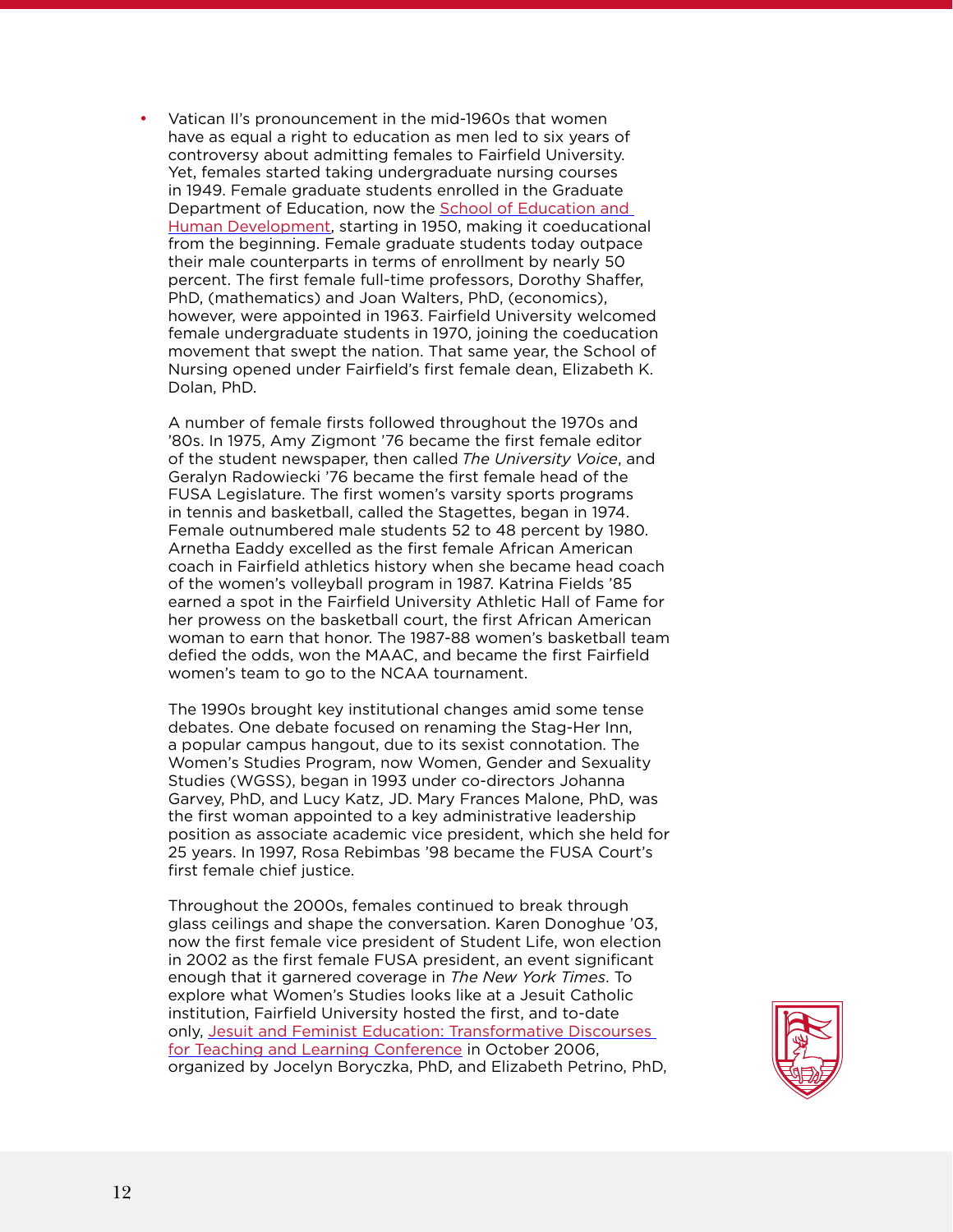to examine how Jesuit and feminist pedagogy intersect. Lynn Babington, PhD, became the first female senior vice president for Academic Affairs and provost, and was later appointed by the Board of Trustees as the first female interim lay president in 2017. Christine Siegel, PhD, assumed the position of provost in July 2018.

Looking to our past grounds us in a history resonating with the richness of religious, economic, racial, ethnic, and gender diversity that generates the change necessary to meet the world, our students, and each other where we are now, and pushes us in the direction where we hope to go. This history continues to encourage us as a Catholic university to empathize with those who now experience themselves as other, or as excluded from the mainstream of American life. Our Jesuit Catholic tradition calls us to tap into our history, faith traditions, and common humanity, to learn from the past and listen to all individuals, including the historically wounded, in order to continue to be a force for healing in our communities.

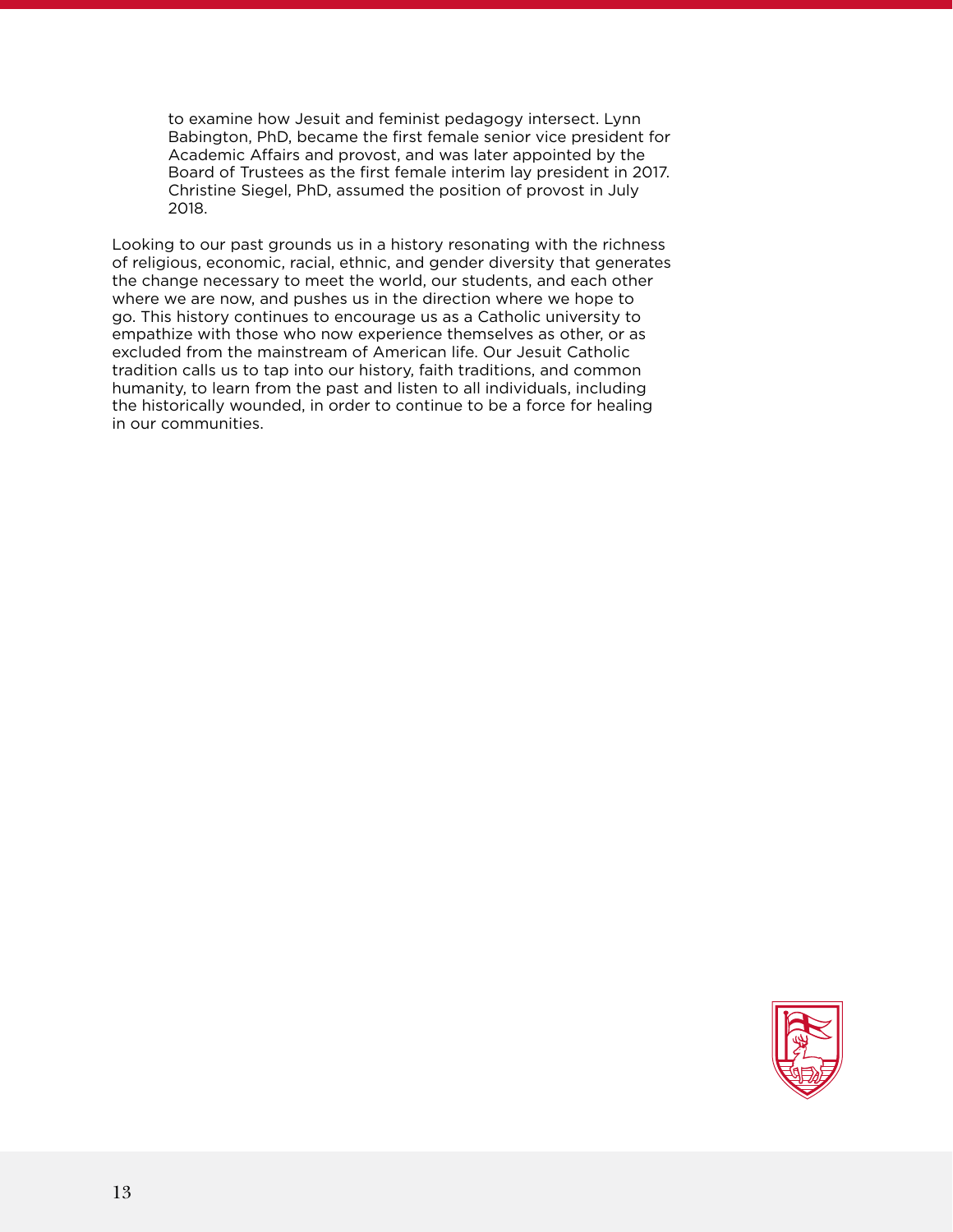### CHAPTER TWO

## Where We Are Now — Welcoming

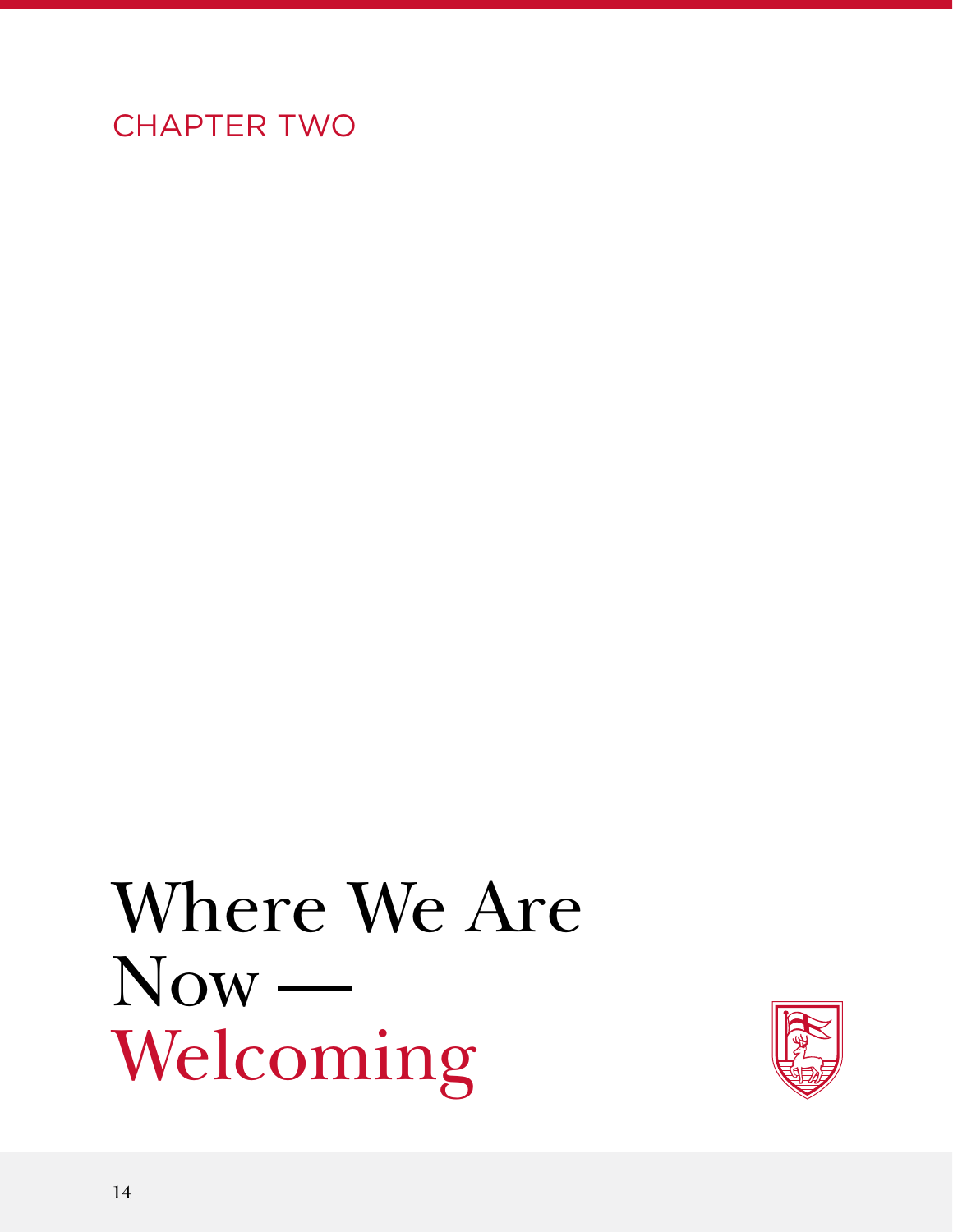Remembering our past enables us to better understand the present. Welcoming — the second step toward radical hospitality — is in keeping with Fr. General Arturo Sosa's call for each Jesuit university to "throw open its doors and windows to people at the margins" and to invite everyone into our community based on unconditional respect for the diverse characteristics of human experience and identity. Embracing our differences generates mutually transformative experiences in and outside the classroom and campus, deepening and expanding our collective understanding of the world, and advancing our commitment to academic excellence.

Here, we scan the current terrain of diversity and inclusive excellence at Fairfield University with an eye on our achievements and towards areas in need of attention. We do so in the midst of a nation reckoning with its past as manifest in a present marked by a resurgent concern for social, cultural, economic, and political inequities faced by Black American communities in our nation, contentious border politics, and a polarized polity. In particular, our current moment calls us to recognize race as a historically important issue, often focusing national conversation.

As a Jesuit Catholic university, we take to heart the words of the United States Conference of Catholic Bishops in their 2018 pastoral letter against racism, "Open Wide Our Hearts," that Christ's central commandment to love "compels each of us to resist racism courageously and…to begin to change policies and structures that allow racism to persist." This message informs how we meet the demographic predictions, indicating that, by 2025, a majority of the college-bound population in the United States will come from traditionally minority communities. Such demographic shifts prioritize Fairfield's preparedness for welcoming and being welcomed by an ever-changing student population.

The terrain mapped out below conveys the broad contours of Fairfield University's current efforts to meet the world where it is. To help us do so, Fairfield issued in April 2018 its *[Principles that Guide Free Expression](https://www.fairfield.edu/about/leadership-offices/office-of-the-provost/index.html)* to ensure that all community members can engage in civil modes of discourse marked by the free and rigorous exchange of ideas, debate, discussion, and disputation as vital to our academic mission. The public targeting of a Fairfield faculty member for sharing research and analysis on race prompted President Nemec to draw upon his experience, undergirded by the *[University of Chicago's Principles of Free Expression](https://provost.uchicago.edu/sites/default/files/documents/reports/FOECommitteeReport.pdf)* and its *[Report of the Role of the University in Political and Social](https://provost.uchicago.edu/reports/report-universitys-role-political-and-social-action)  [Action](https://provost.uchicago.edu/reports/report-universitys-role-political-and-social-action)*, to animate a faculty committee leading to the creation of these principles and the ad hoc committee established in May 2020 tasked with bringing further clarity on any related issues. Fairfield University approaches diversity with an intentionality of inclusion that provides the groundwork for our curricular, co-curricular, and community-oriented initiatives. Three pillars of our Diversity and Inclusive Excellence Mission Statement — inclusive excellence, a diverse community, and global engagement — organize these initiatives to help us discern the impact of what we are doing now, as we continue to chart our journey toward the fourth pillar of radical hospitality.

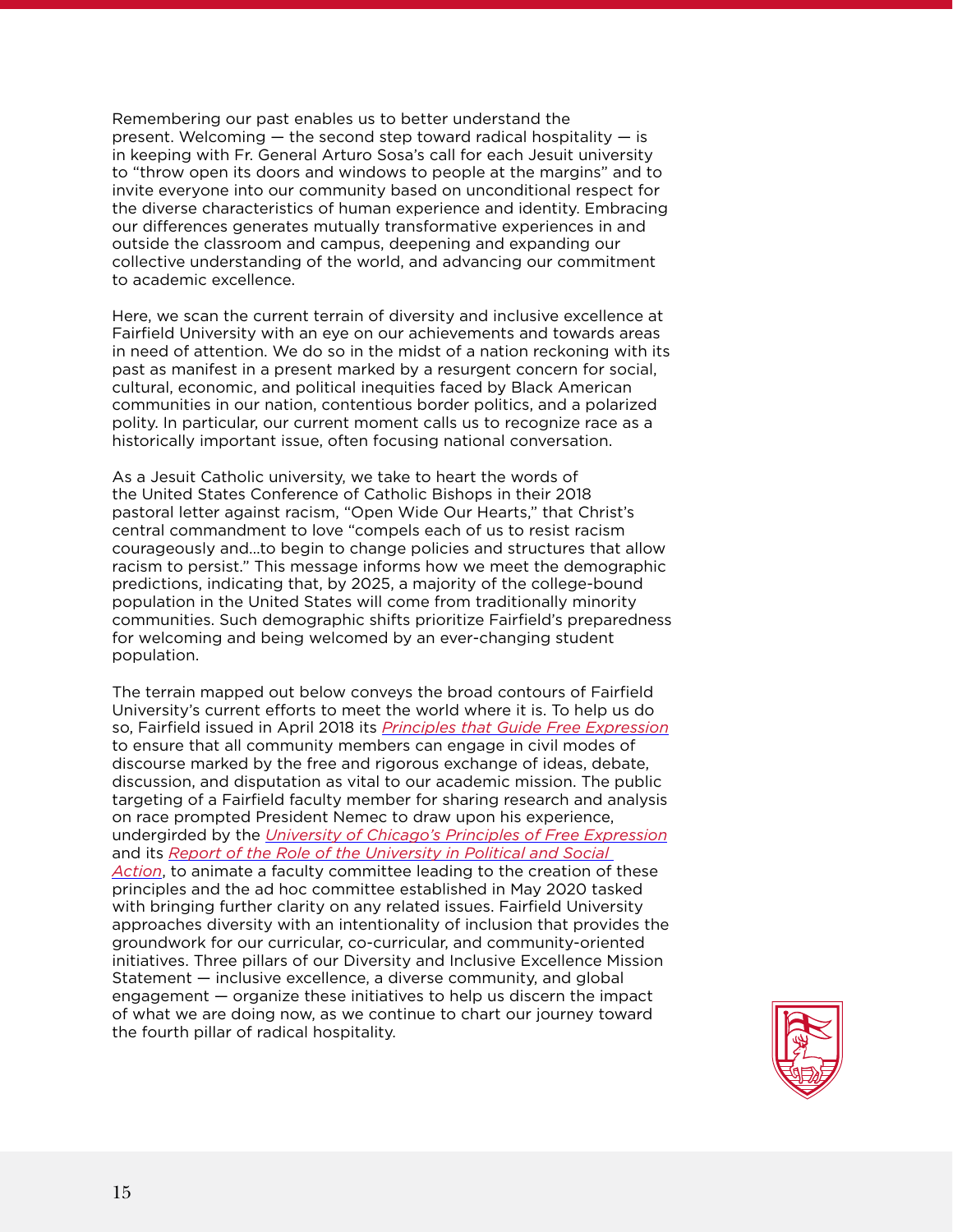#### Inclusive Excellence

This pillar animates our academic mission as we strive to educate through engaging with the broadest possible range of dynamic ideas, perspectives, and identities as necessary for achieving the highest standards of learning in an ever-changing world.

Delivering a dynamic curriculum engaged with the world's diverse peoples and ideas starts with the *Magis* Core Curriculum that was implemented in 2018 to create a shared learning experience for all Fairfield students. Overall, the Core Curriculum advances Fairfield's commitment to *the magis* as it translates aspects of our Jesuit Catholic tradition into learning outcomes relevant for today's college graduates. Courses in the Core are animated by three signature elements: Writing Across the Curriculum, Interdisciplinary Study, and Social Justice. The Social Justice element of the *Magis* Core focuses on examining social justice through the Ignatian lens to engage students in identifying "values, beliefs, and practices of multiple cultures, worldviews, or perspectives," including their own and asking "critical questions about assumptions, biases, or worldviews." One of the two required higher level Social Justice courses "must focus on race (broadly conceived), studied intersectionally with gender and class."

A "Black Lives Matter" course, housed in the Black Studies Program, emerged from student-led protests on campus in the wake of Michael Brown's shooting by a police officer in Ferguson, Missouri on August 9, 2014, that mobilized the Black Lives Matter movement across the nation. Fairfield University students, faculty, and staff formed the Racial Justice is Social Justice group that coordinated [demonstrations](http://fairfieldmirror.com/news/students-and-administration-demonstrate-for-racial-justice/), including a die-in at the DiMenna-Nyselius Library's lobby attended by then-President von Arx. Faculty and administrators responded to student calls, echoing those who took over Xavier Hall in 1969, for this course's creation. The ["Black Lives Matter](https://catalog.fairfield.edu/courses/bl/)" course, modeled after similar courses implemented at other universities during this same time, was approved at Fairfield in 2016. The course brings various faculty, staff, and community partners together into the classroom experience, in a model of interdisciplinarity, so that "students will be empowered to identify and interrupt frameworks of racism" and "be able to articulate and understand race and racism from a multidisciplinary perspective."

[Community-Engaged Learning](https://www.fairfield.edu/undergraduate/academics/centers/center-for-social-impact/community-engaged-learning/index.html), coordinated across our academic areas by the [Center for Social Impact](https://www.fairfield.edu/undergraduate/academics/centers/center-for-social-impact/index.html), delivers nearly 30 courses each semester that take an experiential approach to teaching and learning that links academic study to community-engaged work. Fairfield strives to build sustainable and reciprocal community partnerships based on a commitment to solidarity and collaboration with marginalized and vulnerable people.

First-Year Experience (FYE), a co-curricular seminar for all firstyear students, covers various topics including an introduction to our Jesuit values, the importance of creating an inclusive community, and expectations of an academic community. In particular, FYE engages students in dialogue around the

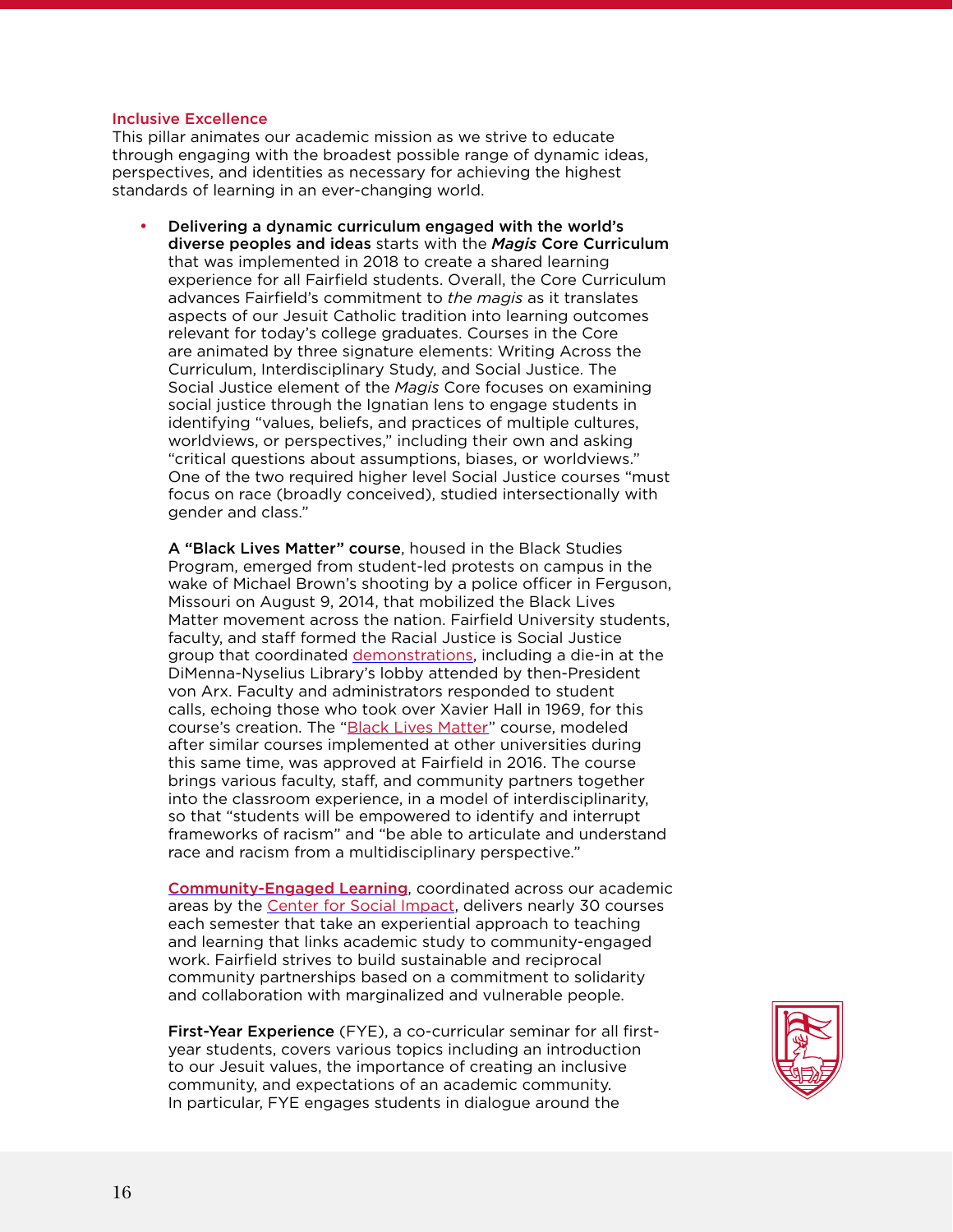principles of creating a radically hospitable environment. [Alpha Alpha Alpha](https://www.1stgenhonors.org/) is a national honor society for first-generation college students that Fairfield brought to our campus in summer 2021 to recognize and celebrate the academic excellence of these students.

- Curating programming and courses that challenge how we see the world, our interdisciplinary programs stand at the cutting edge of new knowledge development and push disciplinary boundaries. Women's Studies, for instance, became the Women, [Gender and Sexuality Studies Program](https://www.fairfield.edu/undergraduate/academics/schools-and-colleges/college-of-arts-and-sciences/programs/women-gender-and-sexuality-studies/) in 2012, reflecting the discipline's inclusion of gender and sexuality, and responding to the decades-long movement for LGBTQ+ rights. Fairfield's 22 interdisciplinary programs enable students to major and minor in areas that focus specifically on diverse communities such as [Asian Studies](https://www.fairfield.edu/undergraduate/academics/schools-and-colleges/college-of-arts-and-sciences/programs/asian-studies/index.html), [Black Studies](https://www.fairfield.edu/undergraduate/academics/schools-and-colleges/college-of-arts-and-sciences/programs/black-studies/index.html), [Catholic Studies](https://www.fairfield.edu/undergraduate/academics/schools-and-colleges/college-of-arts-and-sciences/programs/catholic-studies/index.html), [Italian Studies](https://www.fairfield.edu/undergraduate/academics/schools-and-colleges/college-of-arts-and-sciences/programs/italian-studies/index.html), [International Studies](https://www.fairfield.edu/undergraduate/academics/schools-and-colleges/college-of-arts-and-sciences/programs/international-studies/index.html), [Irish Studies](https://www.fairfield.edu/undergraduate/academics/schools-and-colleges/college-of-arts-and-sciences/programs/irish-studies/index.html), [Islamic World Studies,](https://www.fairfield.edu/undergraduate/academics/schools-and-colleges/college-of-arts-and-sciences/programs/islamic-world-studies/index.html) [Judaic](https://www.fairfield.edu/undergraduate/academics/schools-and-colleges/college-of-arts-and-sciences/programs/judaic-studies/index.html)  [Studies,](https://www.fairfield.edu/undergraduate/academics/schools-and-colleges/college-of-arts-and-sciences/programs/judaic-studies/index.html) [Latin American & Caribbean Studies](https://www.fairfield.edu/undergraduate/academics/schools-and-colleges/college-of-arts-and-sciences/programs/latin-american-and-caribbean-studies/index.html), and [Russian, East](https://www.fairfield.edu/undergraduate/academics/schools-and-colleges/college-of-arts-and-sciences/programs/russian-east-european-and-central-asian-studies/index.html)  [European & Central Asian Studies](https://www.fairfield.edu/undergraduate/academics/schools-and-colleges/college-of-arts-and-sciences/programs/russian-east-european-and-central-asian-studies/index.html). In addition, programs in [Humanitarian Action](https://www.fairfield.edu/undergraduate/academics/schools-and-colleges/college-of-arts-and-sciences/programs/humanitarian-action/) and [Peace and Justice Studies](https://www.fairfield.edu/undergraduate/academics/schools-and-colleges/college-of-arts-and-sciences/programs/peace-and-justice-studies/index.html) examine how students can address the pressing needs of the world's most marginalized peoples through a social justice lens. Our **Academic** [Centers and Institutes](https://www.fairfield.edu/undergraduate/academics/centers/index.html) reach beyond the classroom to the world and showcase how rigorous scholarly inquiry can advance human understanding and promote a more just, inclusive, and humane world.
- Cultivating experiences and resources for understanding through **Arts and Culture** engages our community in controversial topics and ensures consideration of different perspectives through constructive dialogue. The Regina A. Quick Center for the Arts, the Fairfield University Art Museum, and Theatre Fairfield spotlight performances and exhibits highlighting diversity and inclusion, such as a discussion on race with Michael Eric Dyson and John H. McWhorter, an evening with author Isabel Wilkerson, a gallery talk on the work of celebrated photographer Carrie Mae Weems, and *Project X*, an original 2021 production that explored race and privilege at Fairfield. The annual [Martin Luther King Jr. Celebration](https://www.fairfield.edu/mlk/) features nationally recognized speakers such as Angela Davis, Nikole Hannah-Jones, Ibram X. Kendi, Cristina Beltrán, and Robin D.G. Kelley, who engage with our community as it celebrates the legacy of civil rights as enlivening our present moment.

The DiMenna-Nyselius Library curates resources and supports programming central to our academic community's engagement with diversity. [An Antiracist Resource Guide](https://librarybestbets.fairfield.edu/antiracistresources), created by the DiMenna-Nyselius staff, and to which faculty, staff, and students contribute, began in July 2020 in response to the deaths of George Floyd, Ahmaud Arbery, and Breonna Taylor. The books, films, and other content in the guide help our community understand approaches to addressing racial injustice. Joining libraries from 85 countries around the world in a social movement known as the [Human Library,](https://www.fairfield.edu/library/humanlibraryevent/index.html) the DiMenna-Nyselius Library hosted its sixth annual event in 2021 for which our community members became books who shared their stories

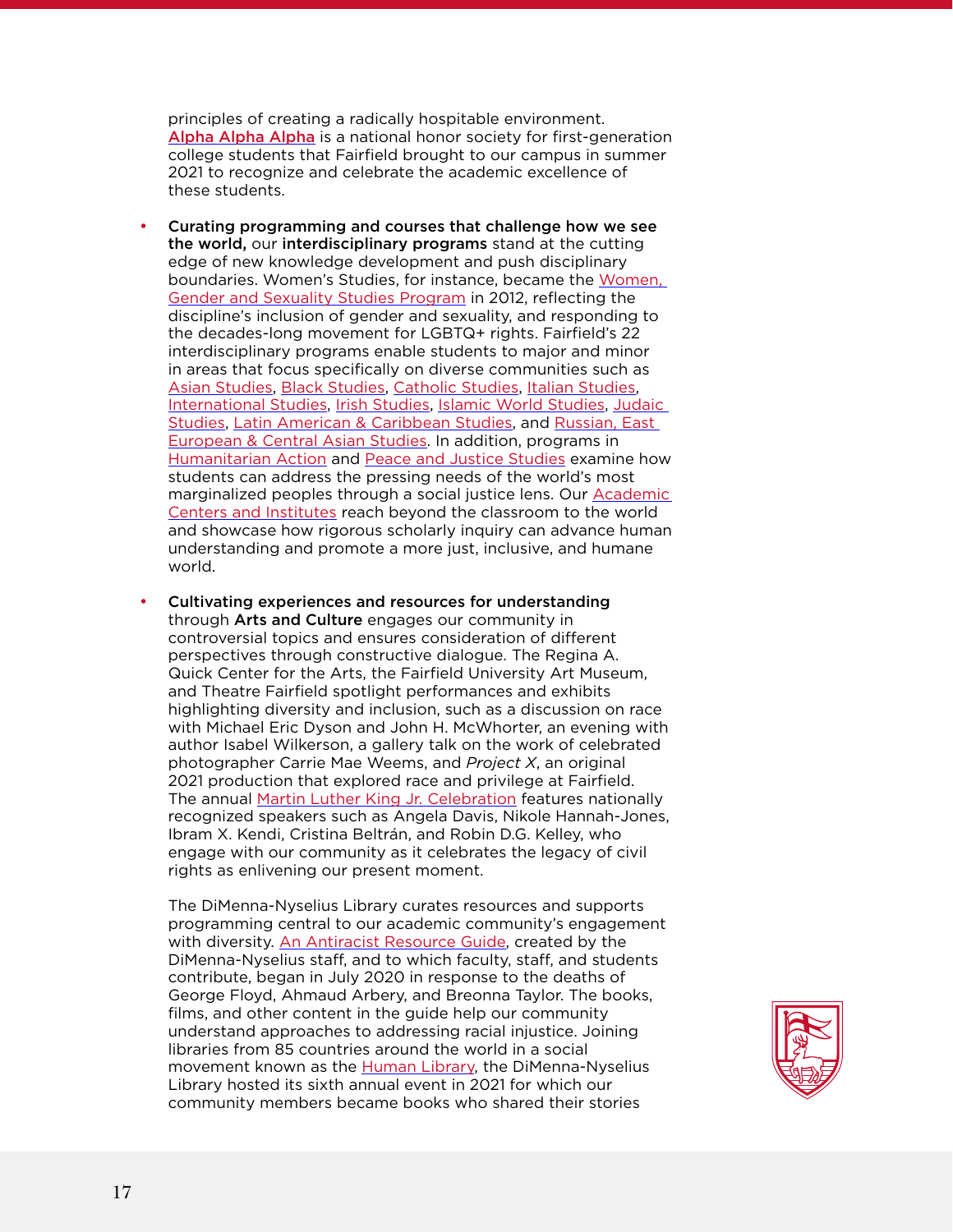about race, religion, sexual orientation, and other aspects of their lives, in an effort to dismantle stereotypes and prejudices through positive dialogue.

• Coordination across the professional schools and the College of Arts and Sciences (CAS) emerged from 2019 to 2021 to advance efforts related to diversity, equity, radical hospitality, and inclusive excellence across academics. The School of Education and Human Development (SEHD) was the first to establish its Equity, Diversity, and Inclusion Committee in fall 2019. In fall 2021, the CAS followed, creating its Diversity, Equity, and Inclusion Task Force, and the library formed a Diversity and Inclusive Excellence Committee. The Charles F. Dolan School of Business established a Diversity, Equity, and Inclusion Task Force in spring 2020 with the Marion Peckham Egan School of Nursing and Health Studies forming its Egan Diversity, Equity, and Inclusion Task Force in fall 2021 and the School of Engineering creating its task force in fall 2021.

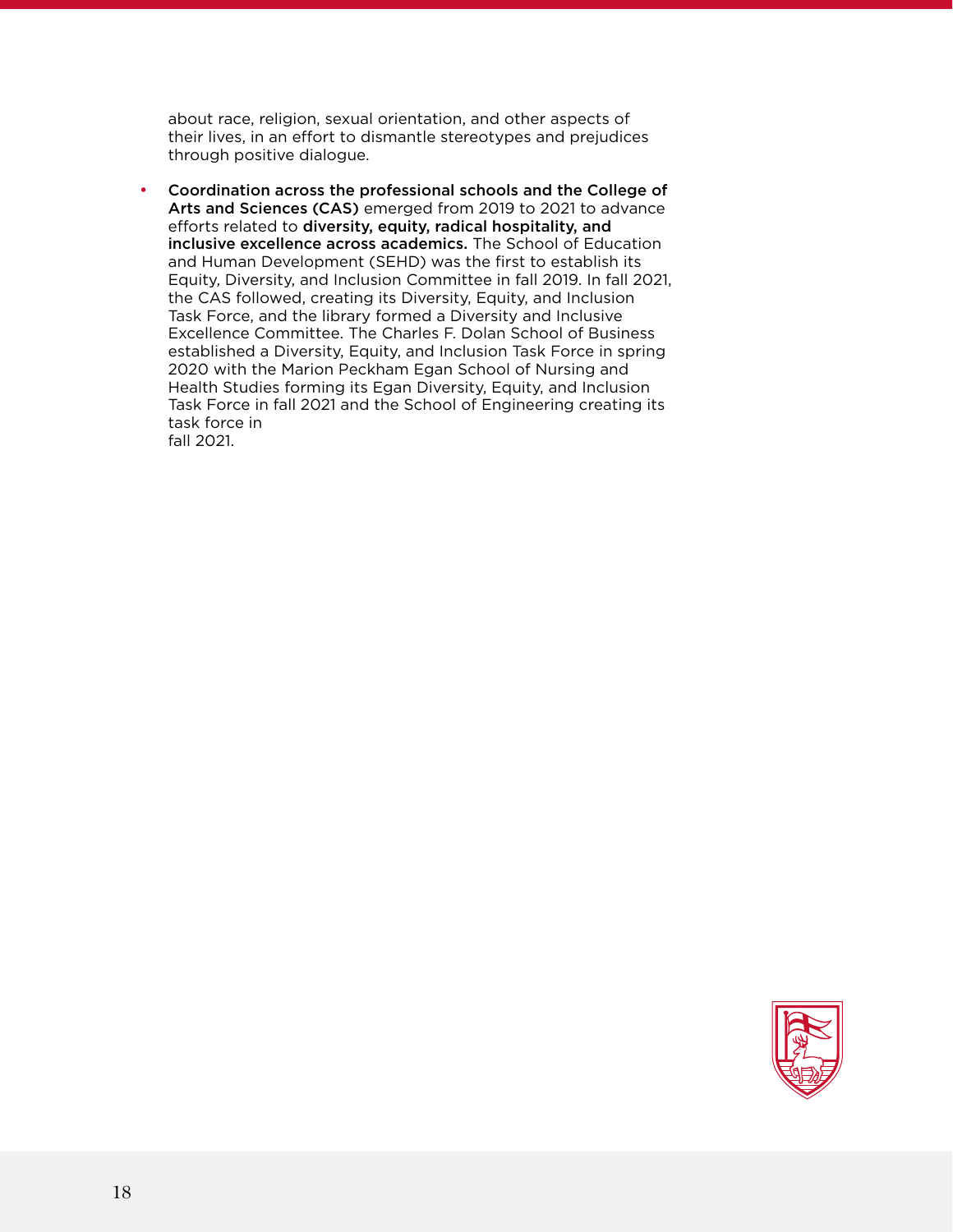#### A Diverse Community

The second pillar distinguishes a Jesuit education as we strive to welcome individuals from the fullest range of social, economic, racial, cultural, national, and religious backgrounds possible. Building our diverse community begins with recruiting students, staff, administrators, trustees, and faculty to join us at Fairfield University, and then supporting them in their personal and professional development to meet an ever-changing world — and our students — continually where they are.

- Building pipelines and recruiting for student diversity drives Fairfield's overall approach to cultivating a more inclusive community. The **Office of Admission** develops relationships with middle schools and high schools nationally, particularly those in the Jesuit, Nativity, and Cristo Rey networks. These relationships complement long-standing partnerships the University has with some schools in those networks, such as Brooklyn Jesuit Prep, which has brought more than 100 of their middle school students to campus each summer for over 20 years, and St. Martin de Porres Academy, which initially partnered with Fairfield on the development of its curriculum and training for teachers. Fairfield's newest initiative in this arena, created in fall 2021, is [The Company Scholars Program,](https://www.fairfield.edu/undergraduate/financial-aid-and-tuition/scholarships-and-grants/index.html) named after St. Ignatius' six closest companions known as "The Company of Jesus," which provides a select cohort of underrepresented students recruited from Jesuit and Cristo Rey high schools with significant financial support and wrap-around academic resources. More locally, Fairfield is expanding our relationship with Fairfield Prep and their robust S.E.E.D. diversity program, which includes cultural clubs, campuswide activities and events, and a 1:1 peer-topeer mentoring program connecting Fairfield University and Prep students. The [Multicultural Visit Program \(MVP\)](https://www.fairfield.edu/undergraduate/admission/visits-and-interviews/multicultural-visit-program/index.html) invites underrepresented students and their families to join the Fairfield community by attending campus events celebrating diversity and speaking one-on-one with faculty, staff, alumni, and current students. The Community Partnership Scholarship, started in August 1999, provides full-tuition scholarships to top academic students at partner schools in Bridgeport, New Haven, New York City, and Newark, New Jersey. The Bridgeport Tuition Grant, established in 2000, offers full-tuition scholarships to lowincome families from Bridgeport Public Schools.
- Supporting diverse students in order to thrive at Fairfield is the focus of the Office of Student Diversity and Multicultural Affairs (SDMA), which carries out [programs and services](https://www.fairfield.edu/undergraduate/student-life-and-services/student-diversity/programs-services/index.html) to increase student engagement in activities that foster an inclusive living and learning community, and enables students to obtain a deeper understanding of diversity, multiculturalism, and social justice. SDMA works to further integrate diversity into developmental and social programs for students, and establishes meaningful relationships with students in order to address their needs, interests, and concerns more effectively. The Diversity Book Club, Breakfast Club, CARE team, and Safe Space training create awareness and educational opportunities. SDMA supports mentorship programs for students and coordinates Fairfield United, an umbrella organization for affinity group student clubs.

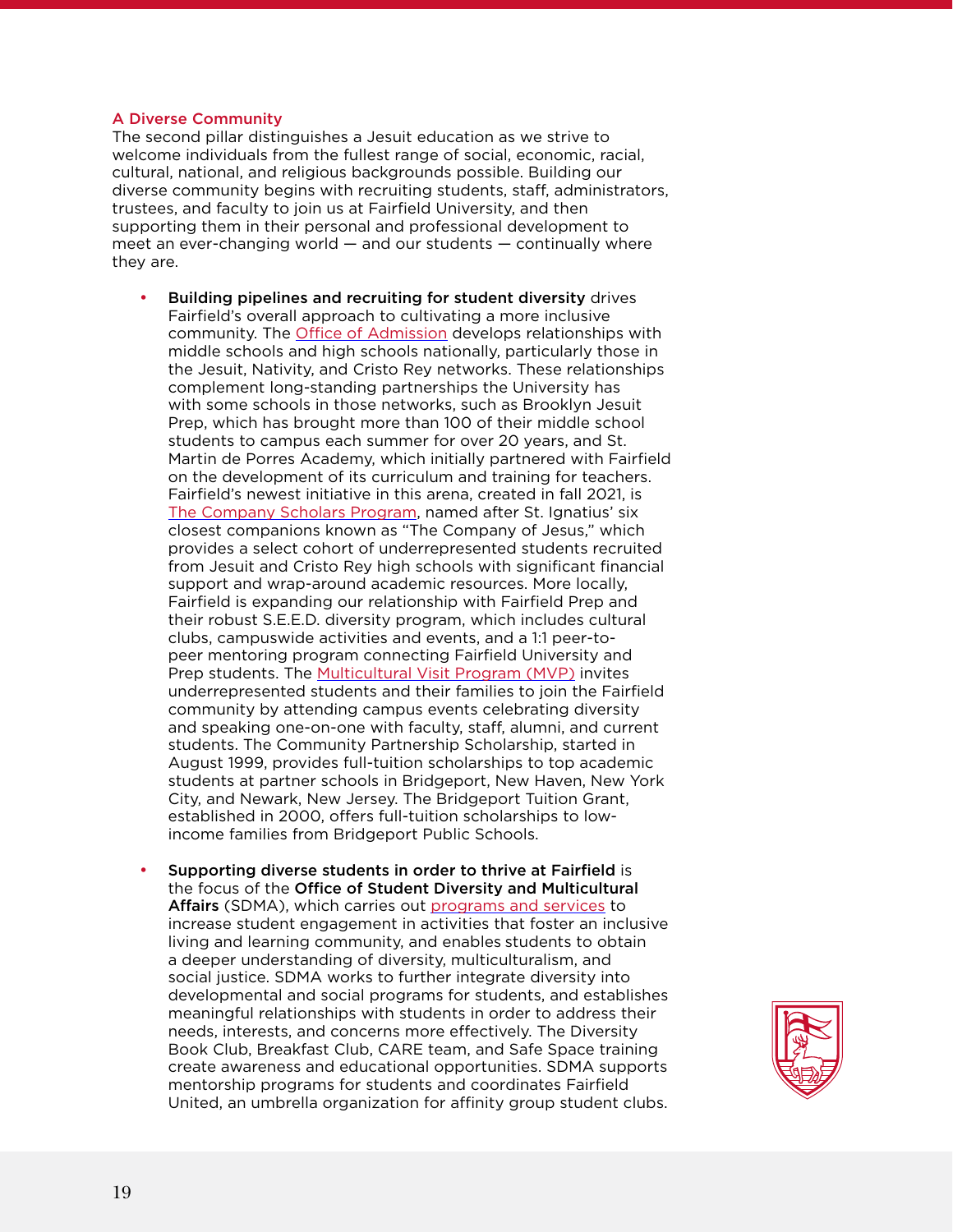SDMA coordinates two incoming student support programs. The [Cura Personalis Mentoring Program](https://www.fairfield.edu/undergraduate/student-life-and-services/student-diversity/programs-services/index.html) is for incoming first-year students from underrepresented populations who partner with a peer and faculty/staff mentor. [Academic Immersion](https://www.fairfield.edu/undergraduate/student-life-and-services/student-diversity/programs-services/index.html), a summer bridge program, assists an incoming group of approximately 30 first-year students transitioning to Fairfield University, offering courses, tutoring, mentoring, and a residential experience. The Coordinated Community Response Team coordinates our increased efforts to prevent sexual assault, dating violence, domestic violence, and stalking, and is supported by a 2018 federal grant. Undocumented students receive support through the **Fairfield University Dream Fund Scholarship.** 

The **Office of Accessibility** helps students with diverse attentional, learning, medical, psychiatric, and other needs, to access the University's programs, services, and activities. Through this office, students can secure key living and learning supports such as special housing, modified dining, study skills development, time management and organizational assistance, note-taking support, testing modifications, and assignment extensions.

The **Athletics Department** embraces the diversity and cultural competency of our campus community and helps direct our mission through an inclusive environment for our studentathletes, coaches, and staff. The ["We Are Stags"](https://fairfieldstags.com/news/2019/11/6/general-fairfield-athletics-launches-we-are-stags-initiative.aspx) initiative advances a vision for Stags Athletics that incorporates the totality of human development. The mission is to create a courageous and compassionate family dedicated to the expression of student and staff's personal and collective best. Cultural commitments serve as daily guideposts in efforts to care more, risk more, and give more, finding strength through our diversity. As those who serve for and with others, we are inclusive servant leaders who promote justice by standing up, speaking up, and stepping up for our shared values. Today, many Stag student-athletes carry forward the legacy established by their predecessors; Nya Jones '23 and Sydney Williams '19 are recent winners of Fairfield University's MLK Vision Award for demonstrating a commitment to the ideals and values of Dr. Martin Luther King Jr. Other initiatives include participating in the Ignatian Solidarity Network's 21-Day Ignatian Racial Equity Challenge and the MAAC Black History Month Campaign.

Fairfield University Student Association (FUSA) established a Diversity and Inclusion Board in April 2016 to address issues of diversity and student concerns about campus climate, and to advocate for and with students of color. In 2020, the Diversity and Inclusion Board created a larger Student Diversity Council to identify issues of diversity and inequality and recommend strategies for combating marginalization. FUSA supports a range of [affinity-based student clubs](https://www.fairfield.edu/undergraduate/student-life-and-services/student-diversity/affinity-clubs/index.html), such as the Alliance: LGBTQ+ and Ally Group, the Asian Student Association, the Black Student Union, the Muslim Student Association, the Latinx Student Union, and Performing for Change, which are all coordinated through SDMA's umbrella organization, Fairfield United.

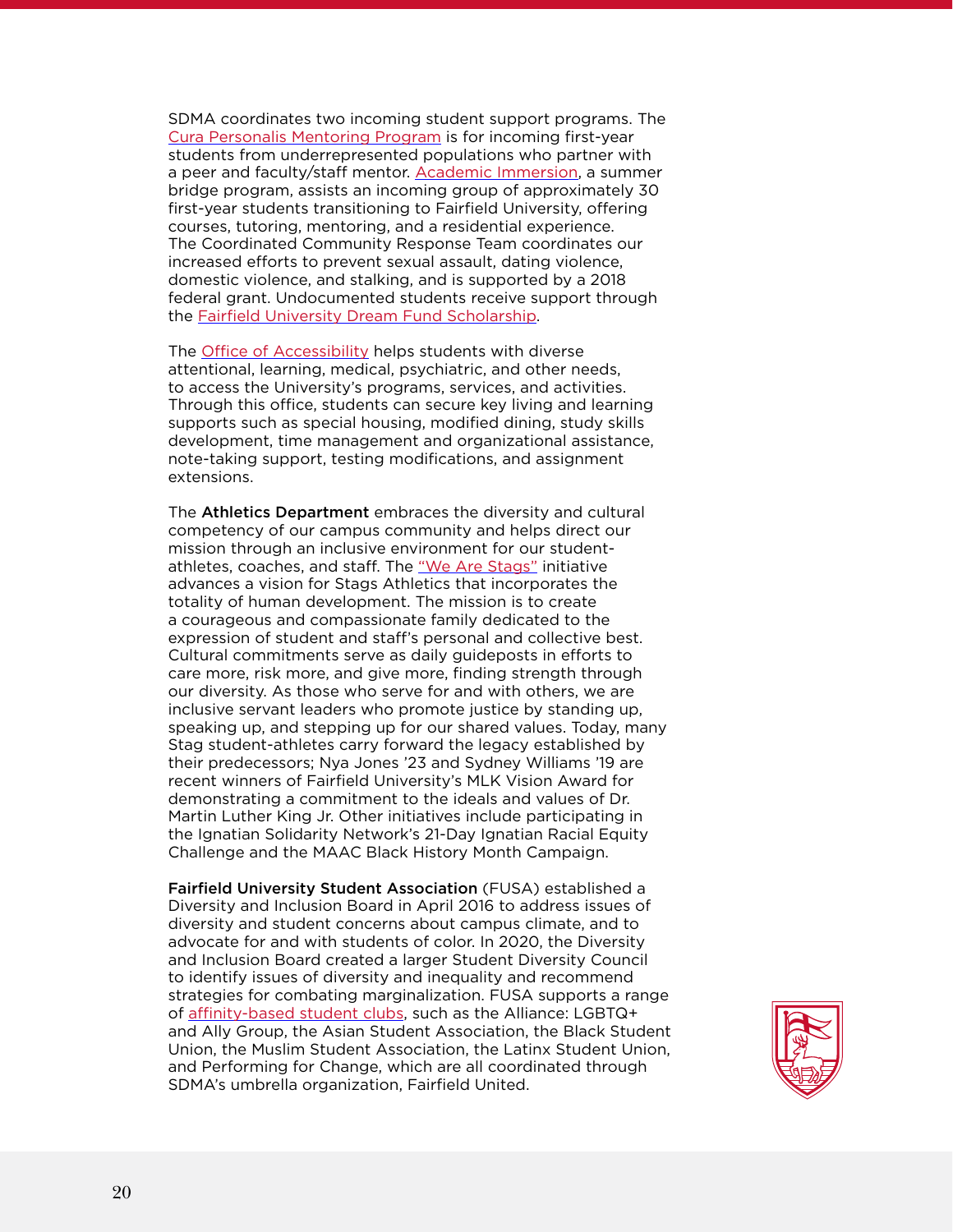The Office of Alumni Relations formed the Fairfield University Alumni of Color Network in response to, and collaboration with, Fairfield alumni of color in spring 2021. This network, an official affiliate group of the Office of Alumni Relations, will create a community and gateway to support Black, Indigenous, People of Color (BIPOC) Stags during and after their time at Fairfield. The network hosts various programs that cultivate personal and professional connections and opportunities to support the University while demonstrating the strength and success that exists within the BIPOC community. [The Fairfield Awards Dinner](https://www.fairfield.edu/awards-dinner/), a flagship event started in 1988 to celebrate inclusive excellence, has raised nearly \$20 million through the Alumni Multicultural Scholarship Fund, which grants around 20 students a year \$24,000 awards.

- Cultivating a rich spiritual life focuses efforts of Campus Ministry and the Murphy Center for Ignatian Spirituality (MCIS). Both are inspired by the Second Vatican Council, recent General Congregations of the Society of Jesus, and the Universal Apostolic Preferences, to seek to accompany our community in a rich encounter with the living God. Protestant, Muslim, and Jewish chaplains join the Catholic ministry team in offering diverse opportunities for prayer, worship, and reflection faithful to the respective traditions and open to interreligious engagement. Our community can participate in retreats, challenging discussions about social and racial justice, volunteer service in traditionally underserved communities, immersion trips, and outreach to those most likely to suffer marginalization. Campus Ministry recently hosted services for victims of racial violence and the first-ever retreat for members of the LGBTQ community, and supported the 21-Day Ignatian Racial Equity Challenge. The Murphy Center recently launched the MCIS Women's Initiative to assist women in their spiritual journey.
- Bringing and welcoming diverse staff and faculty to Fairfield is a focus at the University that has doubled the proportion of its diverse faculty hires from 2018 to 2021. Under President Nemec's leadership and with his direct support, Fairfield achieved this outcome by moving from passive to active search processes, using a comprehensive approach to hiring that involves active outreach, networking, and identifying candidates at specific institutions, and funding opportunity hires. Our goal is to increase the diversity of candidate pools to meet the University's requirement for diversity on interview slates at 25 percent, or the diversity of the applicant pool, whichever is greater while meeting the variations of diversity reflected in different divisions, areas, and disciplines of our institution. [Human Resources](https://www.fairfield.edu/human-resources/index.html) partners with departments to develop orientation and mentoring programs for new hires in order to establish a welcoming environment and provide the coaching and support to ensure career success and long-term retention.

Fairfield also offers opportunities to build intentional community across diverse groups of faculty and staff. Faculty affinity group lunches began in spring 2019 to offer professional development and networking for LGBTQI+, first-generation, and

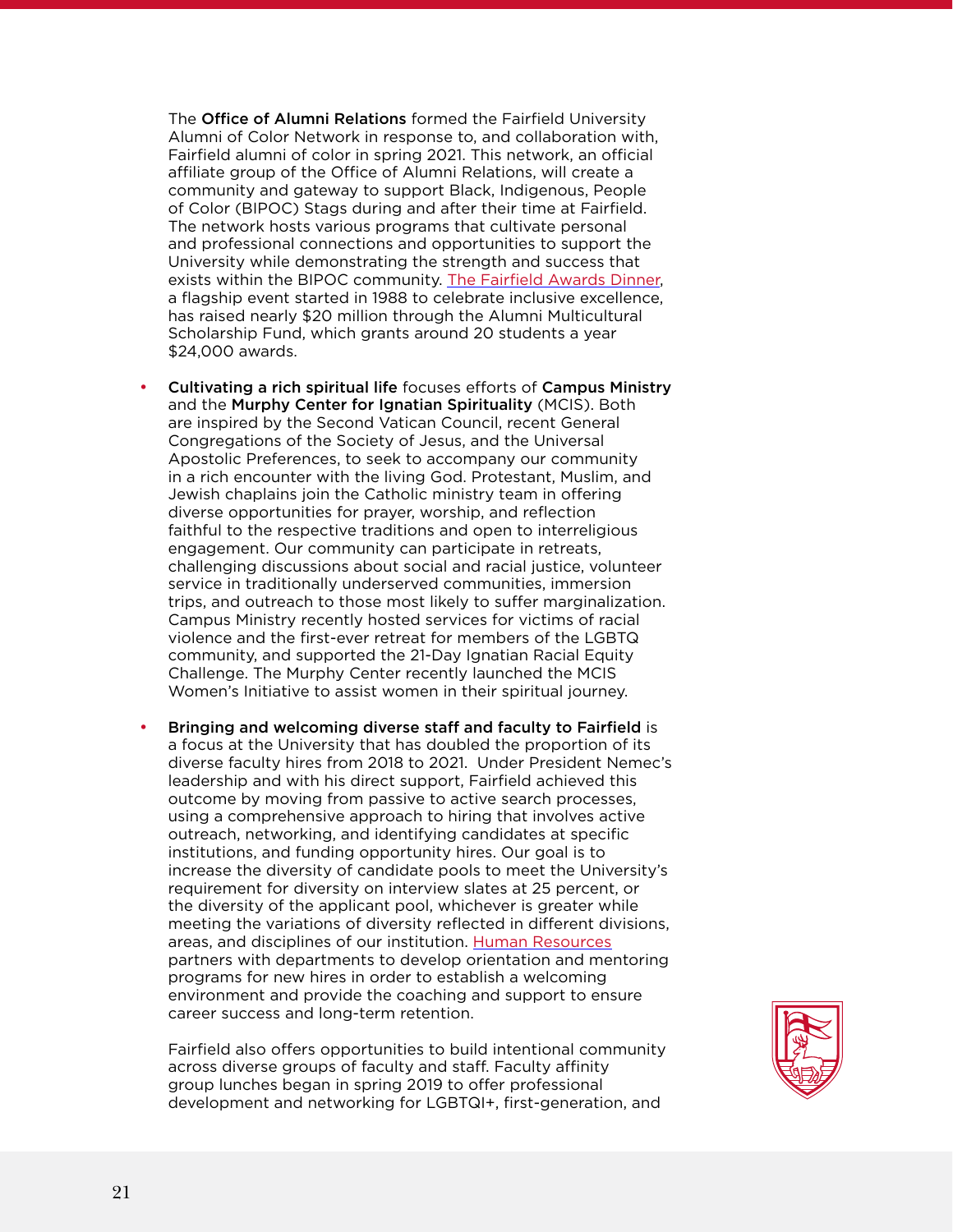faculty of color. Faculty and staff of color lunches also occur each semester. The Fairfield chapter of the Connecticut ACE (American Council on Education) Women's Network (CTAWN) hosts events to support women's professional development. In 2019, the University hired its first full-time administrator for matters of equity, to serve as Title IX coordinator and oversee institutional responses to discrimination. Fairfield has standard compliance training programs on diversity and sexual harassment in the workplace. The [Center for Academic Excellence](https://www.fairfield.edu/undergraduate/academics/centers/center-for-academic-excellence/) (CAE) delivers racial and social justice workshops on teaching and course design, and coordinates diversity-focused faculty learning communities. In spring 2022, the CAE launched the Mid-Career Faculty of Color Professional Learning Community. Fairfield, in fall 2020, became an institutional member of the National Center [for Faculty Development and Diversity](https://www.facultydiversity.org/) (NCFDD). This nationally recognized, independent organization offers career development and mentoring resources for faculty and graduate students with particular attention to diversity.

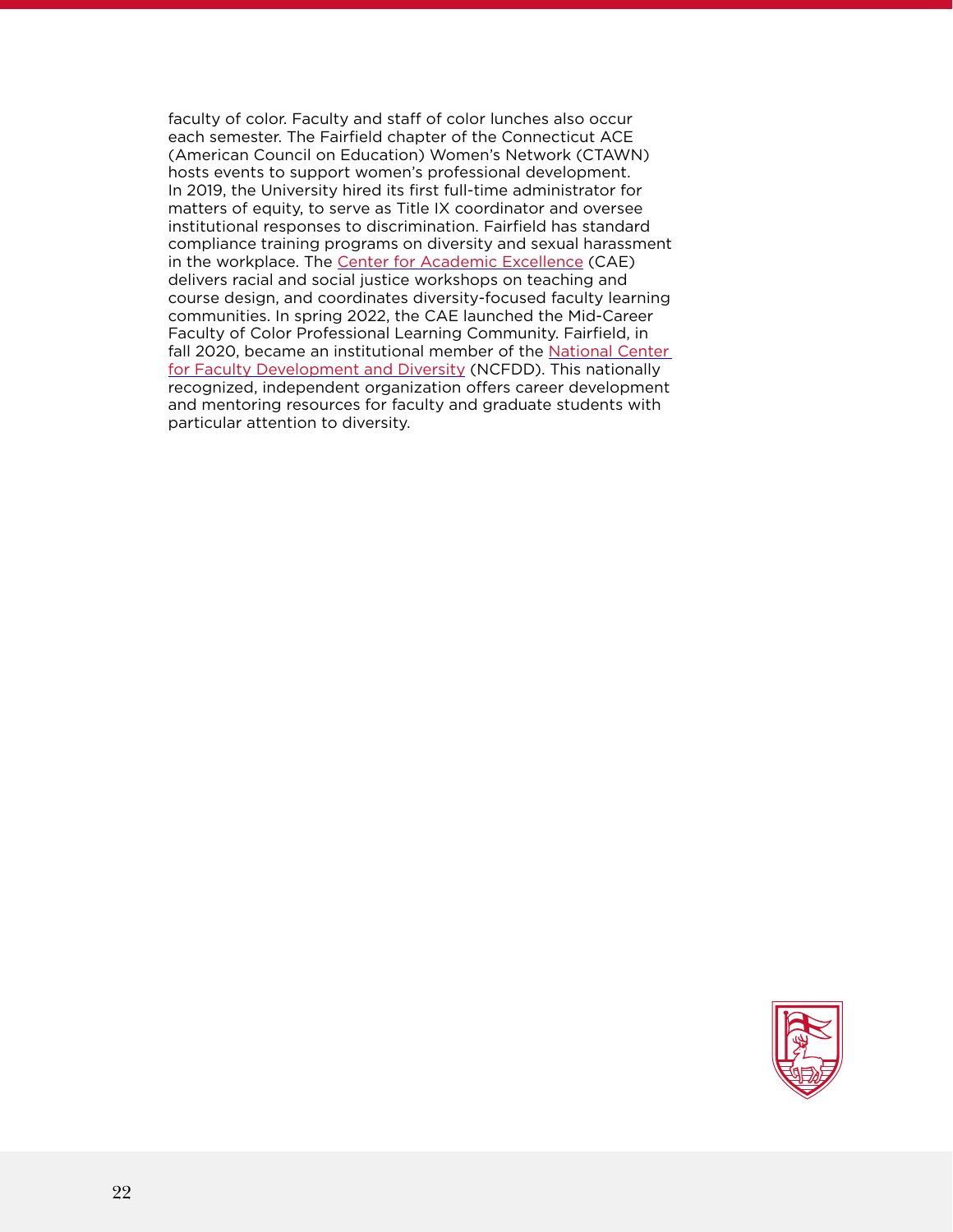#### Global Engagement

This third pillar conveys our commitment to preparing our students to become global citizens at home in the world, able to engage in different cultural contexts with an open mind and capacity to empathize with the perspectives of diverse peoples. In the Jesuit spirit, we also welcome and hope to be welcomed by the world as we engage with partners across the globe.

- Connecting our students to the global community is the focus of [Global Fairfield](https://www.fairfield.edu/undergraduate/global-fairfield/index.html), which opens them to a world of possibilities while preparing them academically and professionally through programs and partnerships spanning much of the globe. Our [Fairfield Centers](https://www.fairfield.edu/undergraduate/global-fairfield/study-abroad/?scrollto=fairfield-centers) in Aix-en-Provence, France; Florence, Italy; Galway, Ireland; and Madrid, Spain anchor our study abroad and international student exchange opportunities that extend from a semester to a year. Additional programs and partnerships provide students opportunities for study, service, or work internationally at locations in Barcelona, Beijing, Brisbane, Greece, London, Madrid, Netherlands, Puerto Rico, South America, South Korea, and Sydney. Fairfield's [faculty](https://fairfield.studioabroad.com/index.cfm?FuseAction=Abroad.ViewLink&Parent_ID=0&Link_ID=54EA84A7-5056-BA1F-71EB8F0D478FE715)[led programs](https://fairfield.studioabroad.com/index.cfm?FuseAction=Abroad.ViewLink&Parent_ID=0&Link_ID=54EA84A7-5056-BA1F-71EB8F0D478FE715) move learning from our campus to the world with students studying Italian art in Florence and participating in social work field experiences in Greece. Global Fairfield is collaborating with the Office of Admission to integrate the international experience into The Company Scholars Program, and to support diverse students to participate in study abroad.
- Taking the Fairfield classroom to the world now becomes increasingly possible through innovative uses of online and hybrid learning. In spring 2021, the Dolan School of Business launched the customizable [Fairfield Dolan MBA Program](https://www.fairfield.edu/news/archive/2020/november/mba-curriculum-customization-and-shanghai-expansion.html) [for business professionals](https://www.fairfield.edu/news/archive/2020/november/mba-curriculum-customization-and-shanghai-expansion.html) in Shanghai, China, which builds connections between their nation and ours through education. We also offer training in international consulting to students in our Master of Science in Management (MSM) Program through our center in Aix-en-Provence. Our students in the College of Arts and Sciences participate in virtual internships around the globe while our Egan School of Nursing students learn by doing in Australia and Ireland.
- Journeying with youth and walking with the excluded anchor the [St. Oscar Romero International Immersion Program](https://www.fairfield.edu/jesuit-and-catholic/campus-ministry/service-immersion-experiences/index.html) coordinated by Campus Ministry. Students share in the lives of those living in poverty through short-term service projects and living experiences, while reflecting critically on issues of faith and justice at locations such as the Working Boy's Center in Quito, Ecuador; Mustard Seed Communities in Puerto Plata, Dominican Republic; and Rostro de Cristo, Guayaquil, Ecuador. The [humanitarian action](https://www.fairfield.edu/undergraduate/academics/centers/center-for-social-impact/humanitarian-action/index.html) minor, one of the few in the United States, prepares and directly engages our students in learning how to take action to address pressing global challenges from conflict to abject poverty. In April 2019, Fairfield became the first Jesuit institution to offer the [Peace Corps Prep Program,](https://www.fairfield.edu/news/archive/2019/april/fairfield-university-becomes-first-jesuit-institution-to-offer-peace-corps-prep-program.html) which prepares students for international development fieldwork and potential service in the Peace Corps. Fairfield's **Fulbright** [Program,](https://www.fairfield.edu/undergraduate/academics/resources/office-of-scholarly-development/fairfield-fulbright-story/index.html) run by the [Office of Scholarly Development](https://www.fairfield.edu/undergraduate/academics/resources/office-of-scholarly-development/index.html), supports

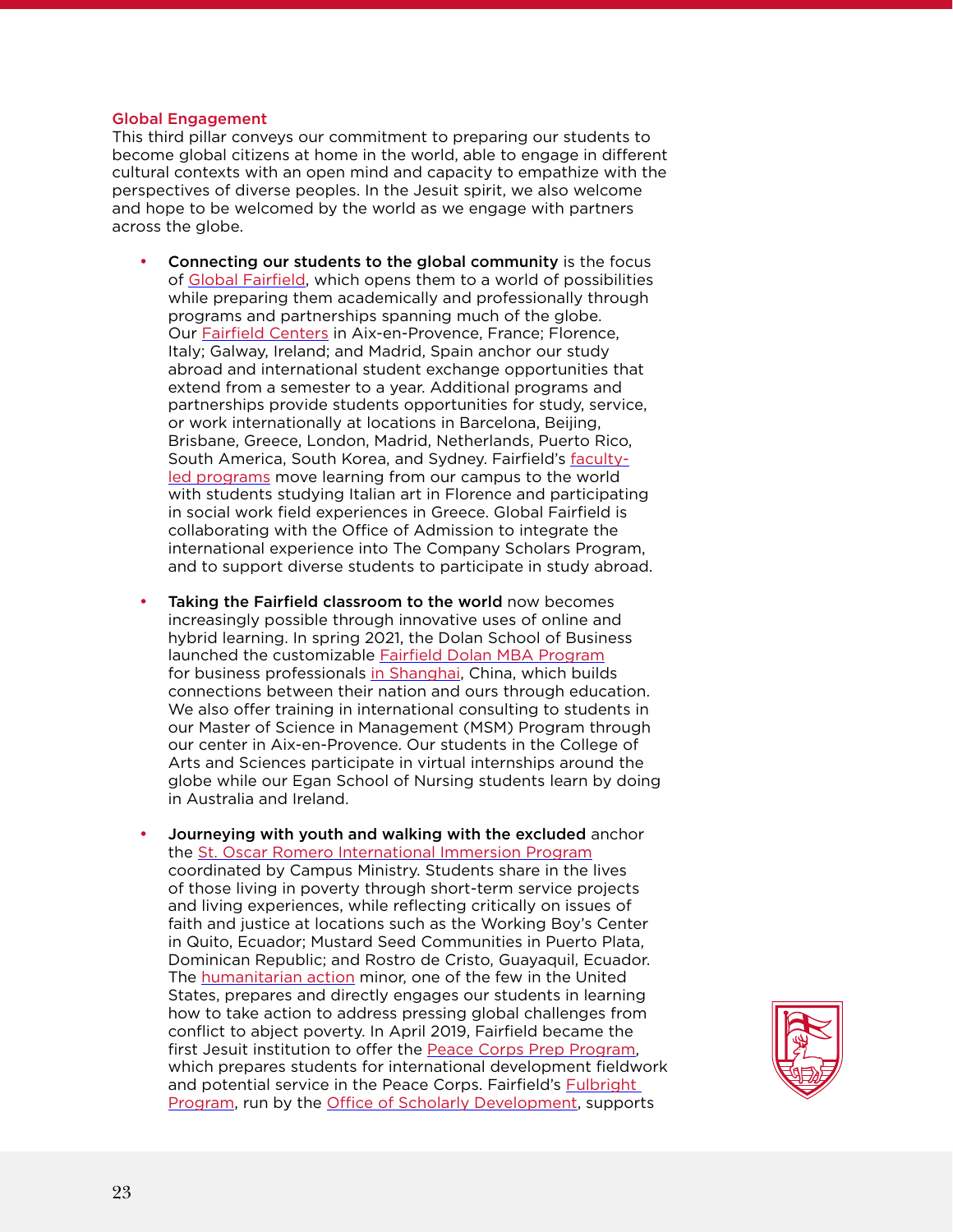students in applying for this prestigious year-long scholarship that supports post-graduate study, research, work, or teaching in another country.

Keeping our eyes cast to the global horizons enables our students to engage the world grounded in the Jesuit practice of welcoming and being welcomed. Fairfield's present moment encompasses many ways to foster dynamic learning — inclusive of myriad peoples, ideas, and perspectives — as we work toward more diversity in our community. Positioned in the present moment, as we look to the future, we continue to better understand our past. President Nemec invited us to do so on June 19, 2020, when he announced that [Juneteenth,](https://www.fairfield.edu/news/archive/2020/june/juneteenth-message-from-the-president.html) one of our country's oldest commemorations of the end of slavery in the United States, would be recognized as an annual holiday at Fairfield University. Such holidays invite us to pause as a community and remember how discrimination cripples us all so that we can discern how to move forward. For Fairfield, this involves clearly seeing the work ahead, to welcome ever greater numbers of underrepresented members, particularly students, to join our community.

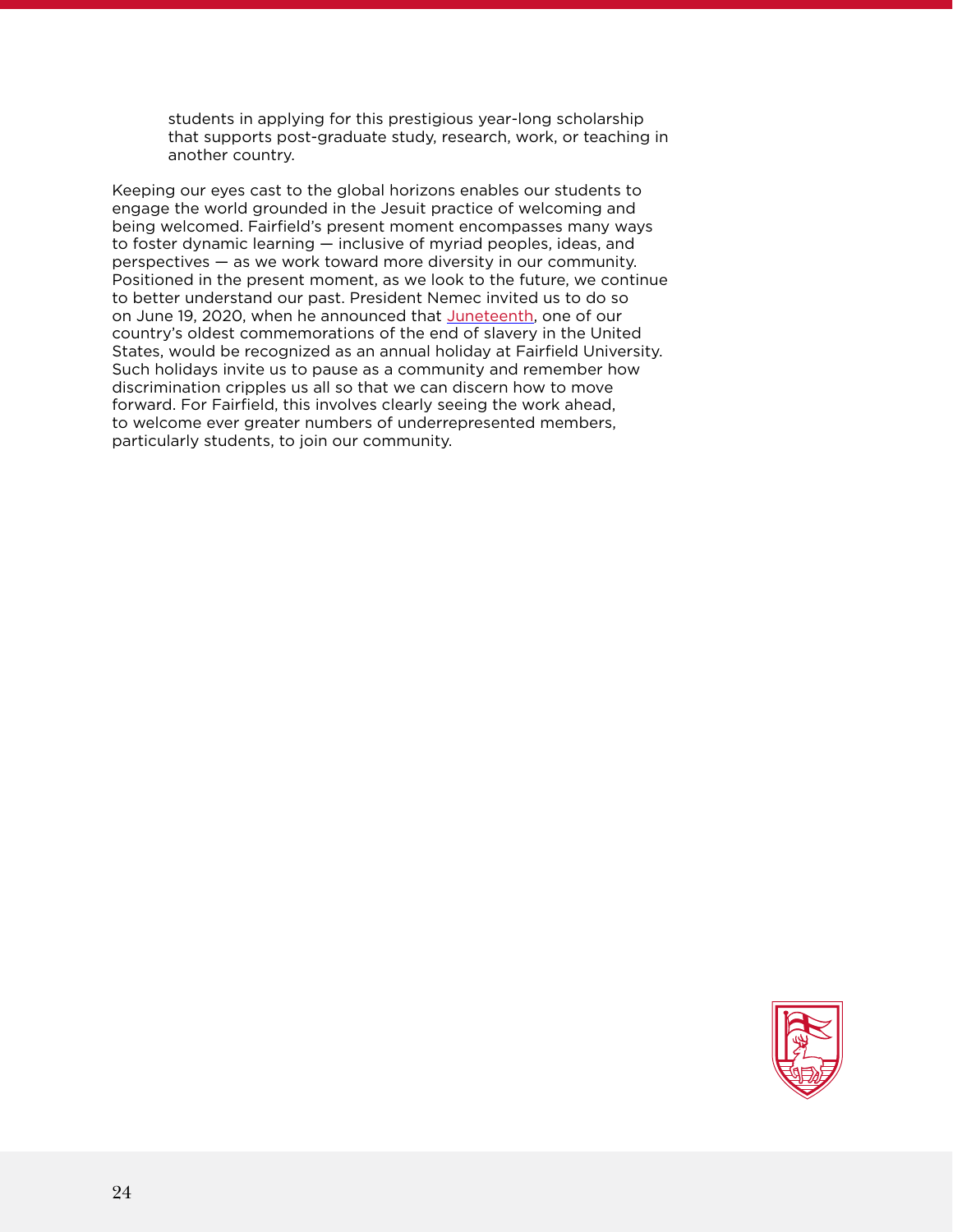### CHAPTER THREE

## Where We Want To Go – Belonging

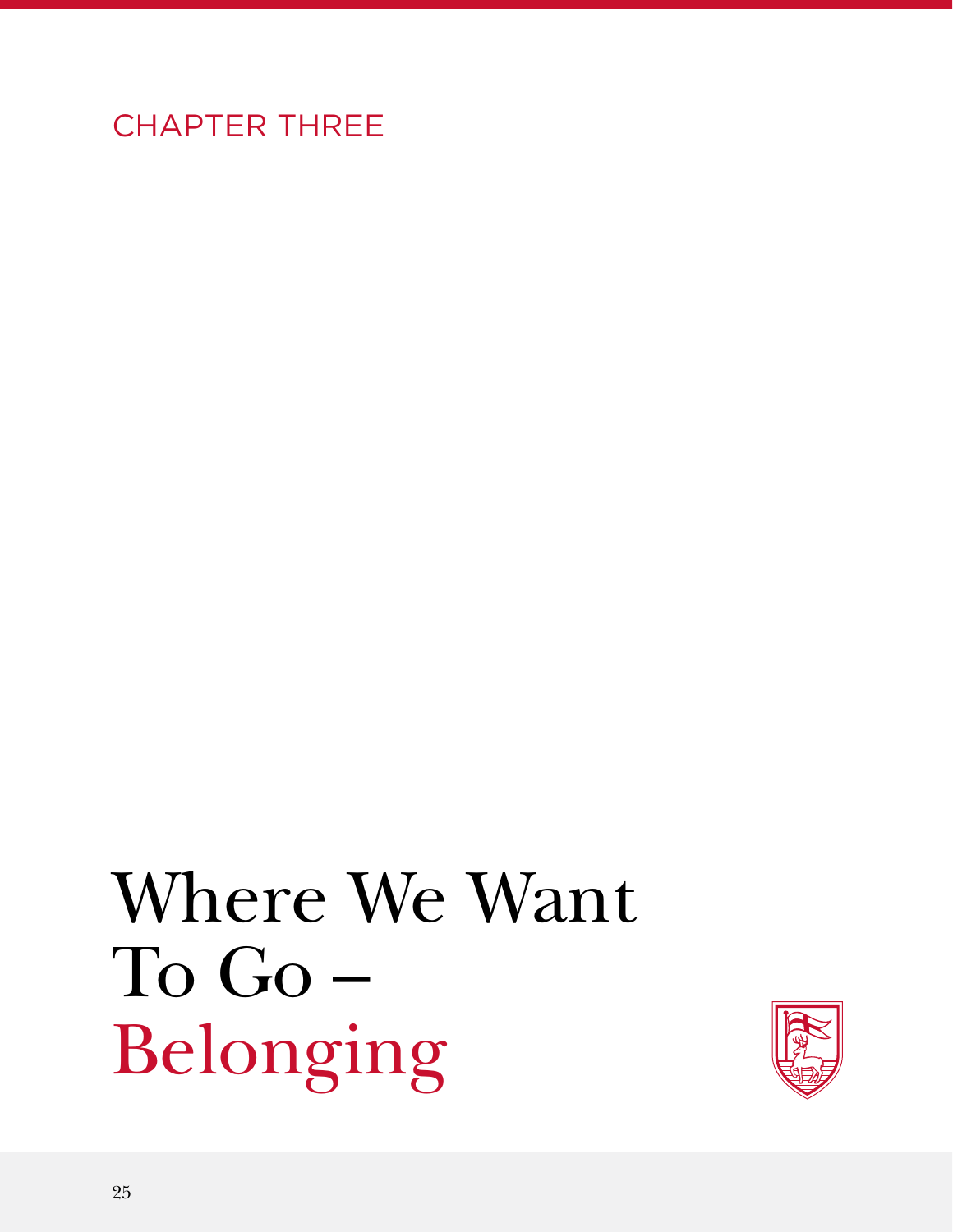Looking to the future, Fairfield aspires to ensure that all members of our campus community feel that they belong at Fairfield and consider it to be their home. We acknowledge that our current campus demographics do not reflect the diversity of our region, much less our nation or the world, and, as such, are not where we want them to be. As a studentcentric, values-based, outcome-focused institution, Fairfield is called to prepare our students to be 21st century leaders in a complex world rich with diverse peoples and ways of knowing and being. To do so, we are called to recruit, admit, retain, graduate, place, and engage diverse, underrepresented, and first-generation college students.

To ensure that students, staff, faculty, and administrators of all backgrounds and experiences belong as full members in our community,

### we are committed to the following:

#### Initiative #1

Identify, attract, admit, retain, graduate, place, and engage a diverse student body.

#### Initiative #2

Identify, attract, hire, promote, develop, and retain a diverse faculty and staff.

#### Initiative #3

Preparing students, faculty, and staff for full engagement and leadership in diverse communities on and beyond our campus.

#### Initiative #4:

Commit to continuous improvement on diversity and inclusive excellence.

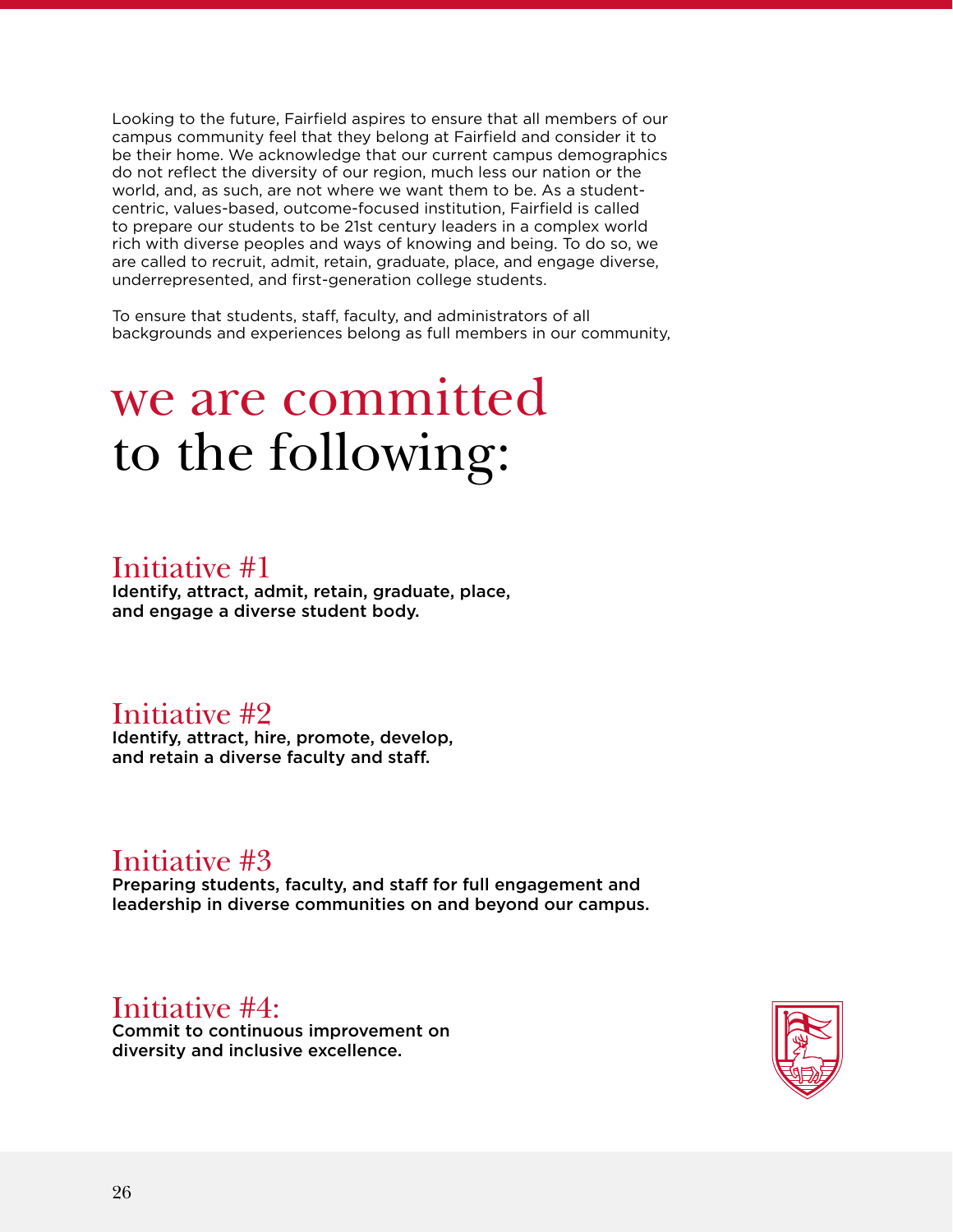### Initiative #1

#### Identify, attract, admit, retain, graduate, place, and engage a diverse student body.

Fairfield will continue to expand student access to higher education with a focus on diversity and inclusive excellence. Fostering a sense of belonging among all new members of our student community extends from in-person to online experiences.

- Identify prospective underrepresented students through partnerships and by building pipelines, focusing as early as middle school to establish a successful pathway to Fairfield. We will continue to build our partnerships with Cristo Rey, Nativity, and Jesuit middle schools and high schools such as Fairfield Prep, Brooklyn Jesuit Prep, St. Ignatius Prep, and St. Martin de Porres. We will deepen these partnerships while developing new pipelines reflecting Fairfield's increasing role on the national stage.
- Attract and admit underrepresented students through outreach programs such as the Multicultural Visitors Program (MVP) and preparatory programs such as Upward Bound, which prepares high school students in Bridgeport to attend college and Fairfield Prep's S.E.E.D. program. The Company Scholars program will recruit a fully funded student cohort annually. The Academic Immersion program will continue and expand its capacity to transition students to Fairfield University through its summer bridge program. We plan to develop further strategies to address financial need, and sustain and build out our Admission programs while developing new ones.
- Retain first-generation students and students of color by providing student support services such as those offered by our Academic Access Counselor, and easy access to formal mentoring and leadership programs to assist students' social identity development and academic engagement. We will attend further to advising students about their changing financial needs. We will provide more opportunities for all of our students to engage in high-impact practices such as conducting independent research and studying or participating in service while abroad.
- Graduate and place our students in jobs, careers, and graduate programs by ensuring their access to high-quality internships, community engagement experiences, and career placement services. We will continue to cultivate our national alumni network with attention to providing underrepresented students with mentoring and careerbuilding opportunities.
- **Engage** our alumni in the Fairfield community and advance our underrepresented students. We will increase membership in the Alumni of Color Network and collaborate with them to create pathways for alumni of color to mentor and support students of color.

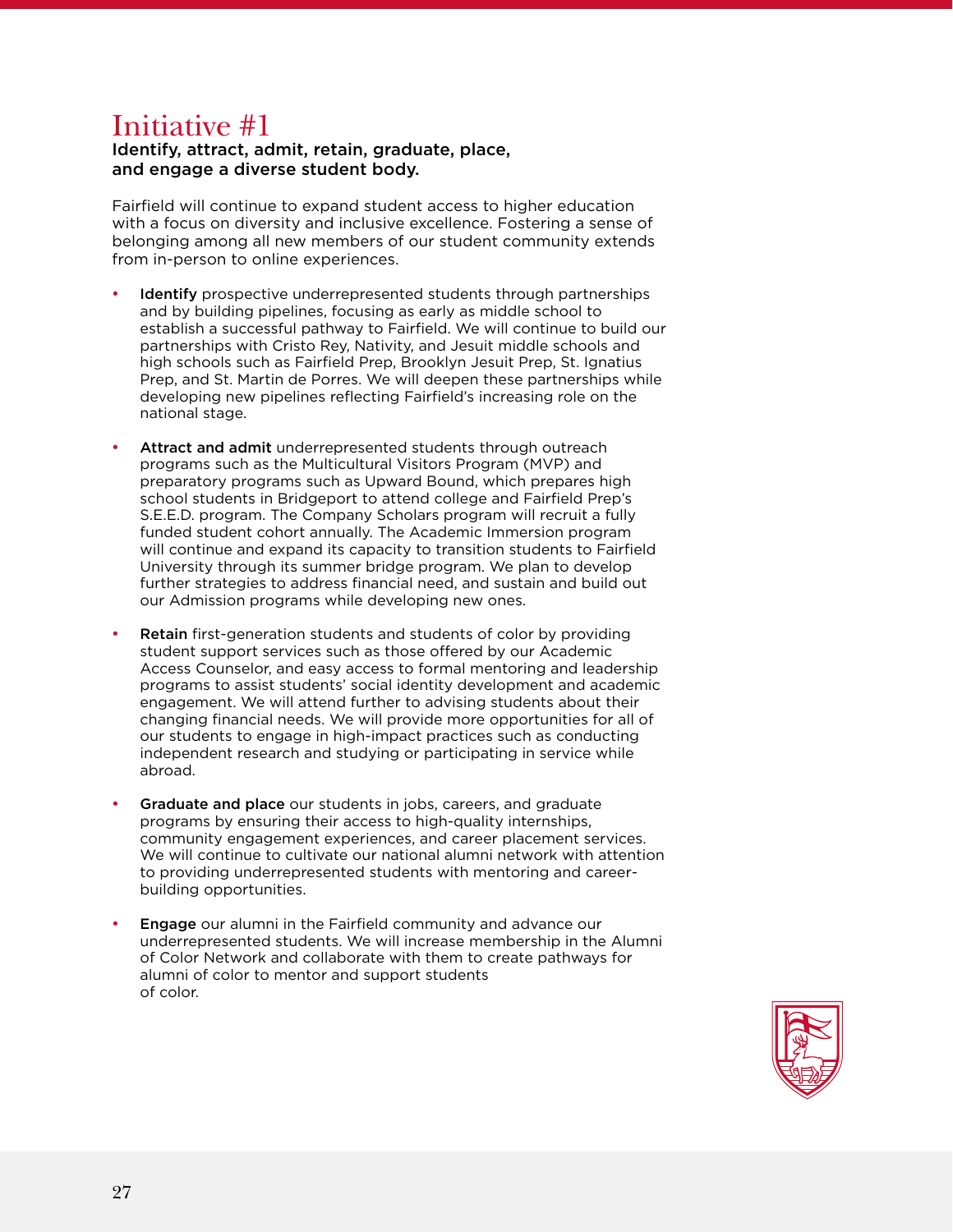The Bellarmine College project encompasses Fairfield's multiple efforts to identify, attract, admit, retain, graduate, place, and engage a diverse student body. This project is our most recent initiative initially advanced under President Nemec's leadership in 2020 and in partnership with the Diocese of Bridgeport. The Bellarmine College project is on track to offer a fully funded two-year associate degree for qualified students from our local community by fall of 2023. The Bellarmine College project promises to expand access to higher education and its associated benefits for students of color, first-generation, and Pell-eligible students by ensuring students graduate with a clear pathway to a four-year degree program or employment.

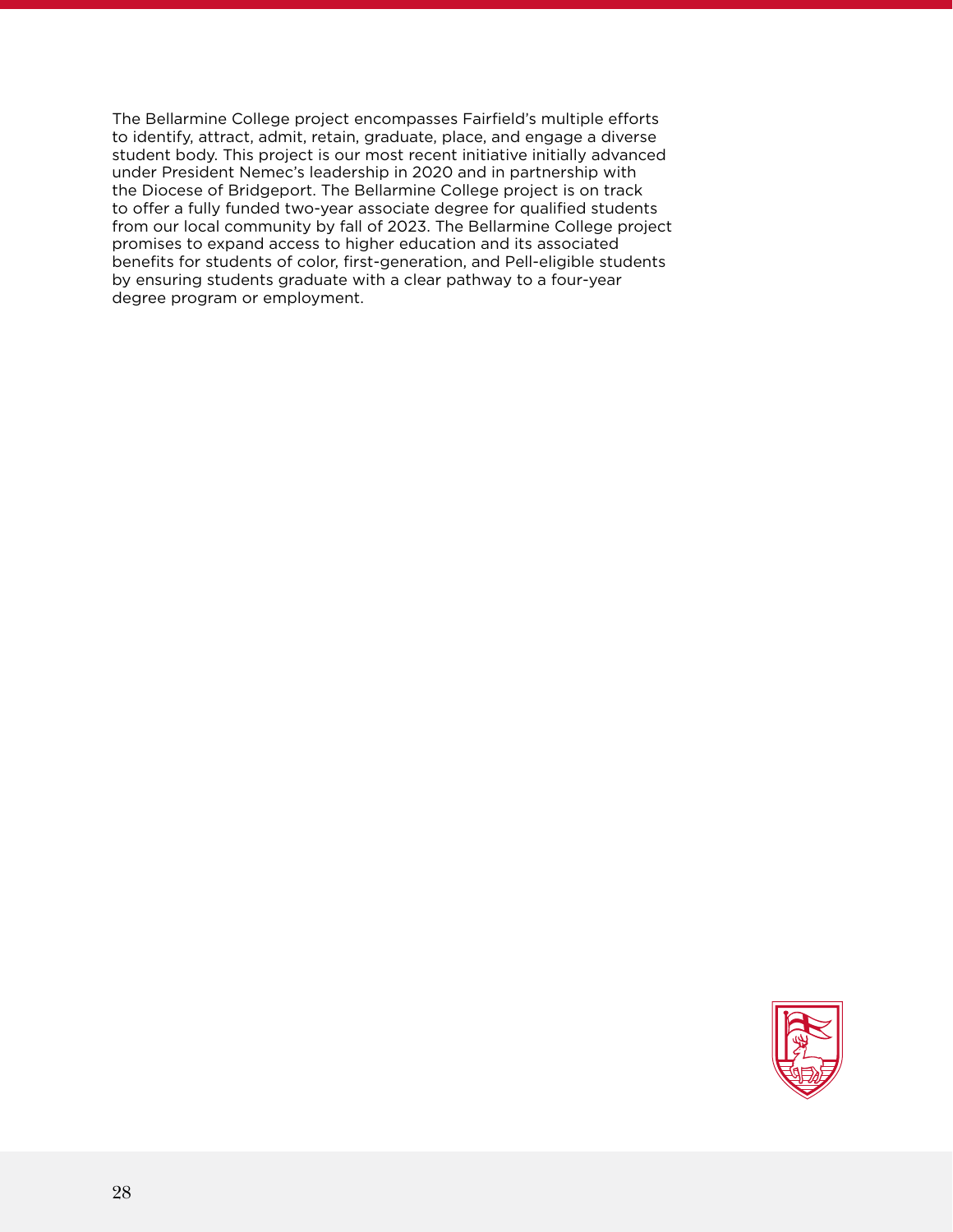#### Initiative #2

Identify, attract, hire, promote, develop, and retain a diverse faculty and staff.

Fairfield will continue to diversify its population of employees including faculty, staff, and administrators — in order to best meet the needs of its growing and changing student body. The sense of belonging that we aim to foster among students will likewise extend to efforts to foster positive workplace experiences for all who are employed at the University.

- Identify diverse faculty and staff by building pipelines with specific universities and colleges, supporting the development of professional networks, and using relevant online tools to advance our active approach to recruiting.
- Attract and hire by completing and implementing the University-wide checklist for hiring diverse faculty and staff that establishes a 25 percent benchmark for diversity on interview slates or within the applicant pool, whichever is greater, while meeting the variations of diversity reflected in different divisions, areas, and disciplines of our institution. We will continue to build cultural competencies into the hiring process to identify bias and barriers for applicants from diverse backgrounds and underrepresented groups. We will initiate departmental review of hiring every three years that will occur with department leadership in conjunction with their college / school / division and Human Resources. We will integrate our commitment to diversity and inclusive excellence into hiring and orientation to ensure a welcoming process aligned with radical hospitality.
- Promote and develop diverse faculty and staff by developing the support structures necessary for advancement and ensuring formal mentorship. We will continue to build cultural competencies into our professional development opportunities and provide support through memberships such as the National Center for Faculty Development and Diversity (NCFDD). We will continue to develop leadership programs to cultivate talent and create opportunity for growth.
- **Retain** diverse faculty and staff through a network of professional development efforts and opportunities. We will maintain and expand faculty and staff affinity group gatherings. Human Resources will conduct exit interviews as employees leave the University, and track and analyze aggregate demographic trends for faculty and staff. We will develop clearer communication about the opportunities for engaging in affinity-based groups and development opportunities across the University, to cultivate a stronger sense of belonging.

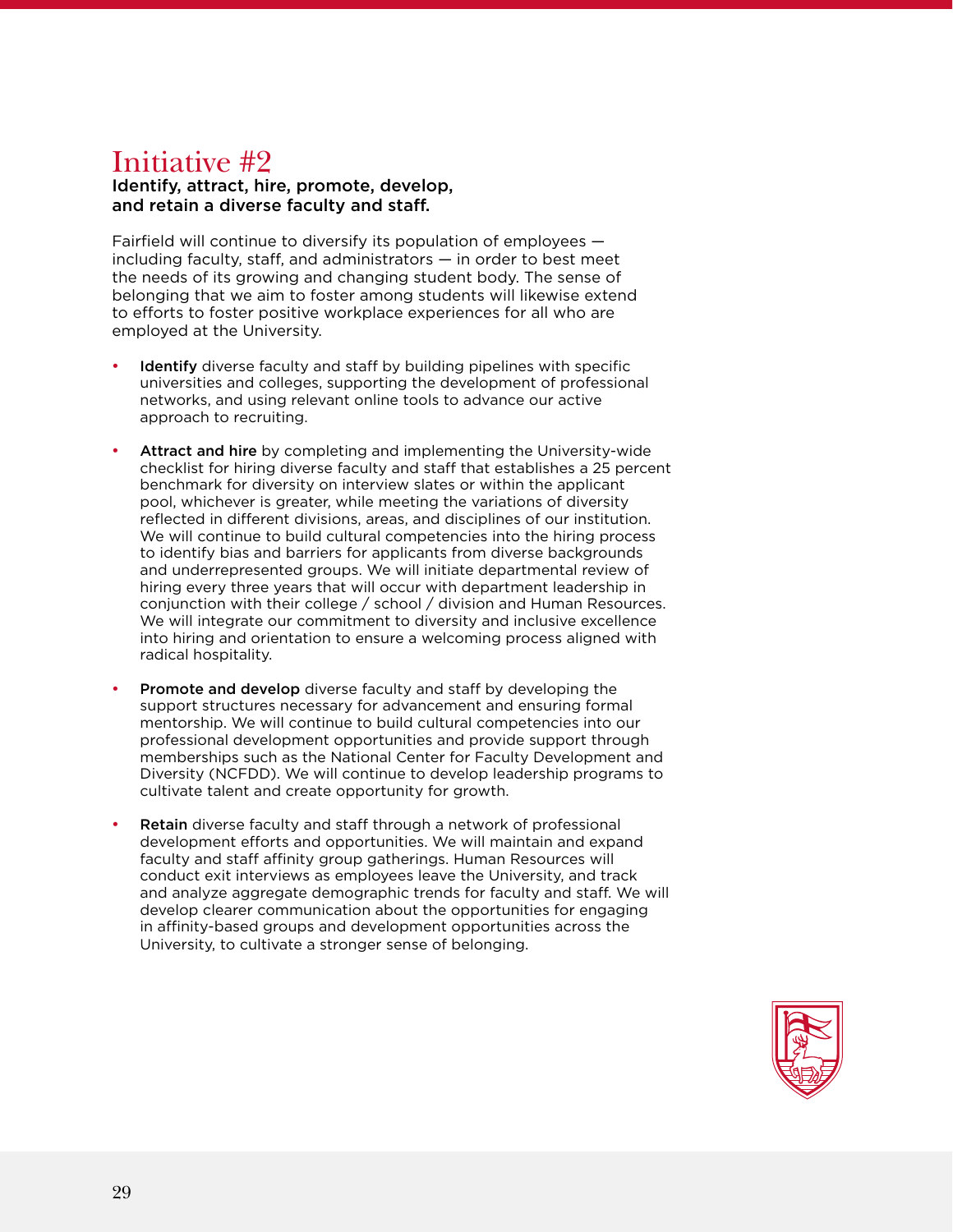### Initiative #3

Preparing students, faculty, and staff for full engagement and leadership in diverse communities on and beyond our campus.

Fairfield will continue to cultivate an inclusive community by attending to the ways in which we prepare and support students, faculty, and staff to engage meaningfully with each other as individuals, as they pursue their own growth trajectories. Such attention will invite all members of the community to the range of experiences that comprise our Jesuit Catholic university.

- **Expand** our curricular and research opportunities to ensure our ability to meet our academic mission that calls us to learn and continuously build our capacity to prepare our students to meet an ever-changing world. We will continue to develop workshops, curriculum development institutes, and learning communities to ensure that faculty members are prepared to engage all of our students, and help them interact with people different from themselves and in local, national, and global contexts. We will continue to build an inclusive community through the shared *Magis* Core Curriculum, while expanding on and developing the Social Justice signature element. We will continue to support faculty and student scholarship that examines the critical questions of our time. With the recognition that no one scholarly approach has a singular hold on the truth, we will invite all forms of research into conversations examining issues of diversity and inclusive excellence.
- **Develop** further socialization opportunities that will embed diversity and inclusion into our way of proceeding. Such opportunities will be designed to encourage community members to build meaningful relationships across differences, develop awareness about race, ethnicity, and other affinities, and seek change in the local, national, and global community. The continued development of affinity groups for students, staff, and faculty is one example of such socialization opportunities.
- Provide professional development opportunities for employees across all divisions and departments that will support and promote participation in building capacity for greater diversity and inclusion. For example, we will continue to improve sexual harassment and diversity training available through Human Resources. We will offer opportunities for faculty, staff, and student leaders to learn how to better support students with disabilities, students navigating mental health issues, international students, first-generation students, underrepresented students and undocumented students as we accompany all our students in their learning and development.
- Invite our community to participate in spiritual growth and learning opportunities offered through the Murphy Center for Ignatian Spirituality, Campus Ministry, the Bennett Center for Judaic Studies, and the Center for Catholic Studies. We will develop further our commitment to interfaith religious dialogues and community-building.
- **Create** a University-wide learning pilot program grounded in our Jesuit Catholic tradition that offers the opportunity to engage our members in a process that cultivates a shared understanding of, and commitment to, our mission of diversity and inclusive excellence. Grounded in radical hospitality, this program will focus on the richness of diversity as necessary to recognizing the dignity of each individual and developing an inclusive community that strives for belonging.

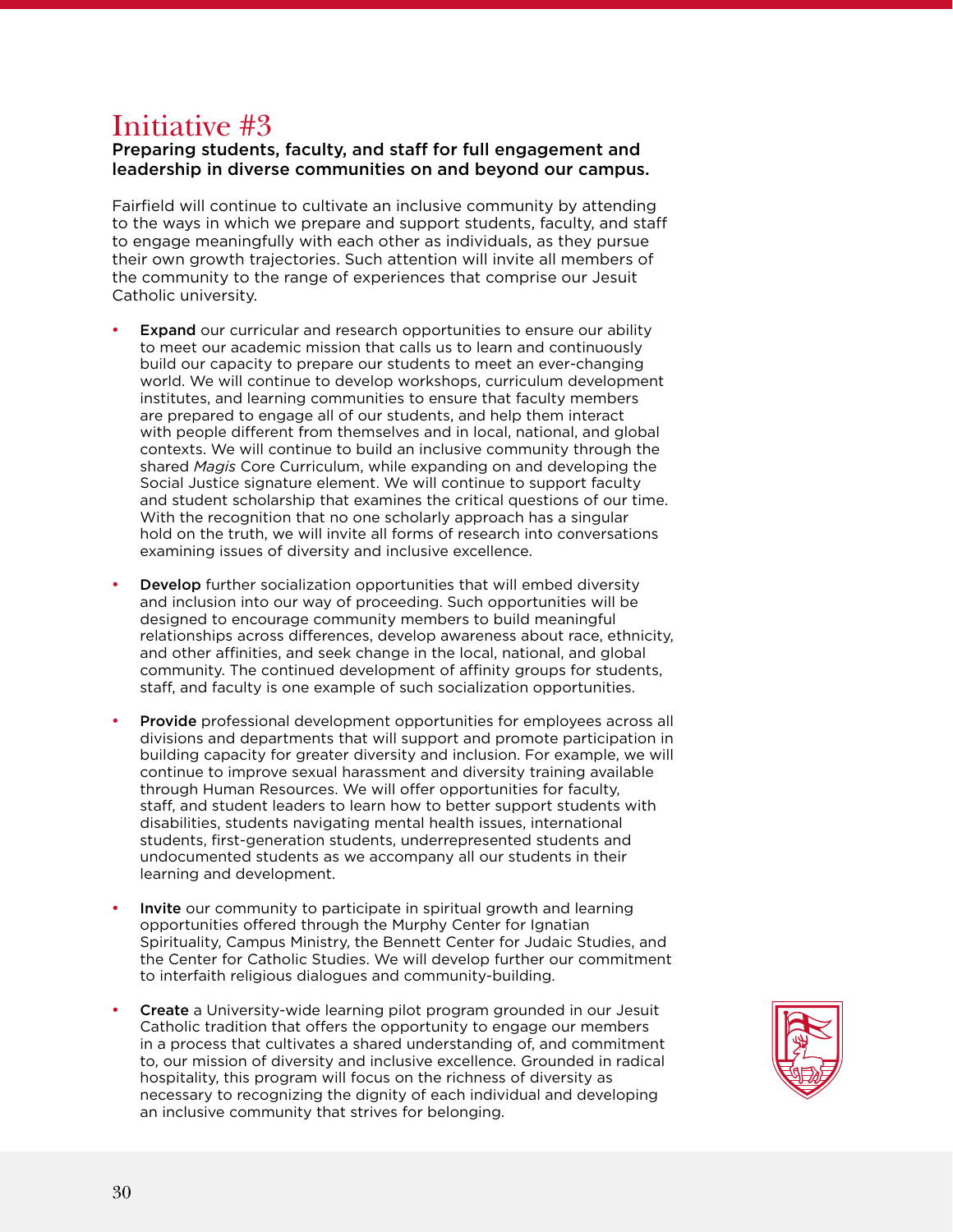#### Initiative #4:

#### Commit to continuous improvement on diversity and inclusive excellence.

Since its founding in the mid-century as an institution dedicated to providing opportunity to those who were then at the margins of higher education, Fairfield University has evolved as a modern, Jesuit Catholic university, forming students from across the country and around the world to be men and women for and with others. As we continue to evolve, we commit to progress monitoring and continuous improvement of our diversity and inclusion goals. Further, we commit to clear, coordinated, and current communication about the ways in which we enact our mission of diversity and inclusive excellence.

- Track progress by identifying and assessing key performance indicators linked to efforts to diversify our student and employee populations and cultivate an inclusive community. In addition to monitoring demographic trends in student admission, retention, and completion, we will conduct periodic surveys, focus groups, and listening sessions to assess students' sense of belonging and engagement on campus. We will note the experiences of part-time, commuter, international, and graduate students to ensure their full membership in the Fairfield University community. We will likewise monitor demographic trends in employee hiring, retention, and promotion, and develop methods to assess engagement and belonging among our full- and part-time faculty, staff, and administrators.
- **Cultivate a culture** of accountability and collaboration around diversity initiatives, practices, and policies. Based on data from our assessment practices, we will revise, as needed, policies and practices to ensure that they reflect the breadth of diversity on our campus. We will include diversity and inclusion in annual reports, goal setting processes, and performance evaluations. We will review and, as needed, revise organizational structures and committees to ensure effective implementation of diversity strategies.
- **Communicate** with greater frequency and synergy our diversity and inclusive excellence messaging around events, resources, and opportunities. We will continue to build the Diversity and Inclusive Excellence website as a hub for information about Fairfield's diversity programs and initiatives to advance our educational efforts and create connections across departments and divisions. We will provide regular updates to the community about the Presidential Working Group's efforts, in conjunction with those areas across campus, including various committees and task forces.

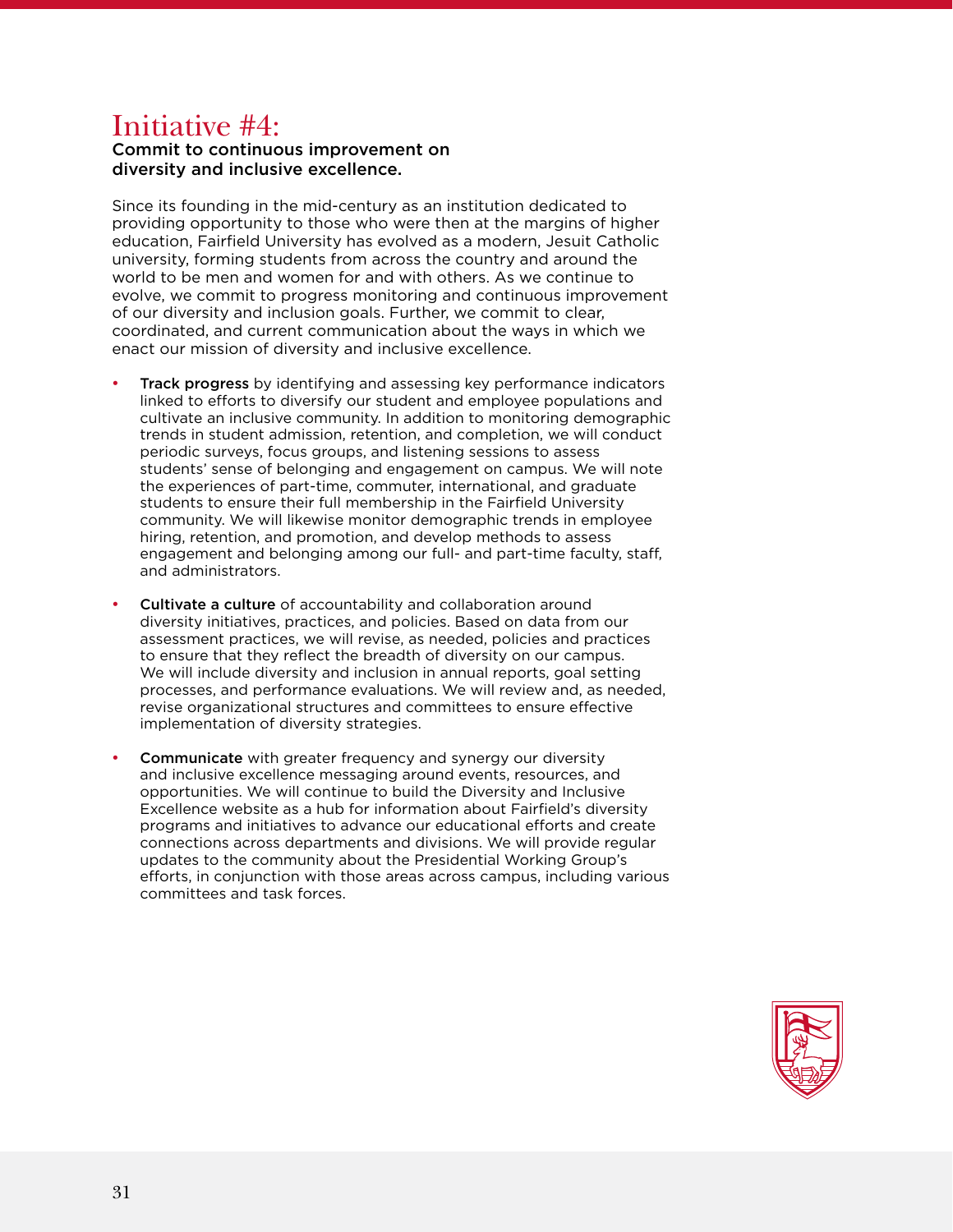### **CONCLUSION**

## Reaching for the *Magis*